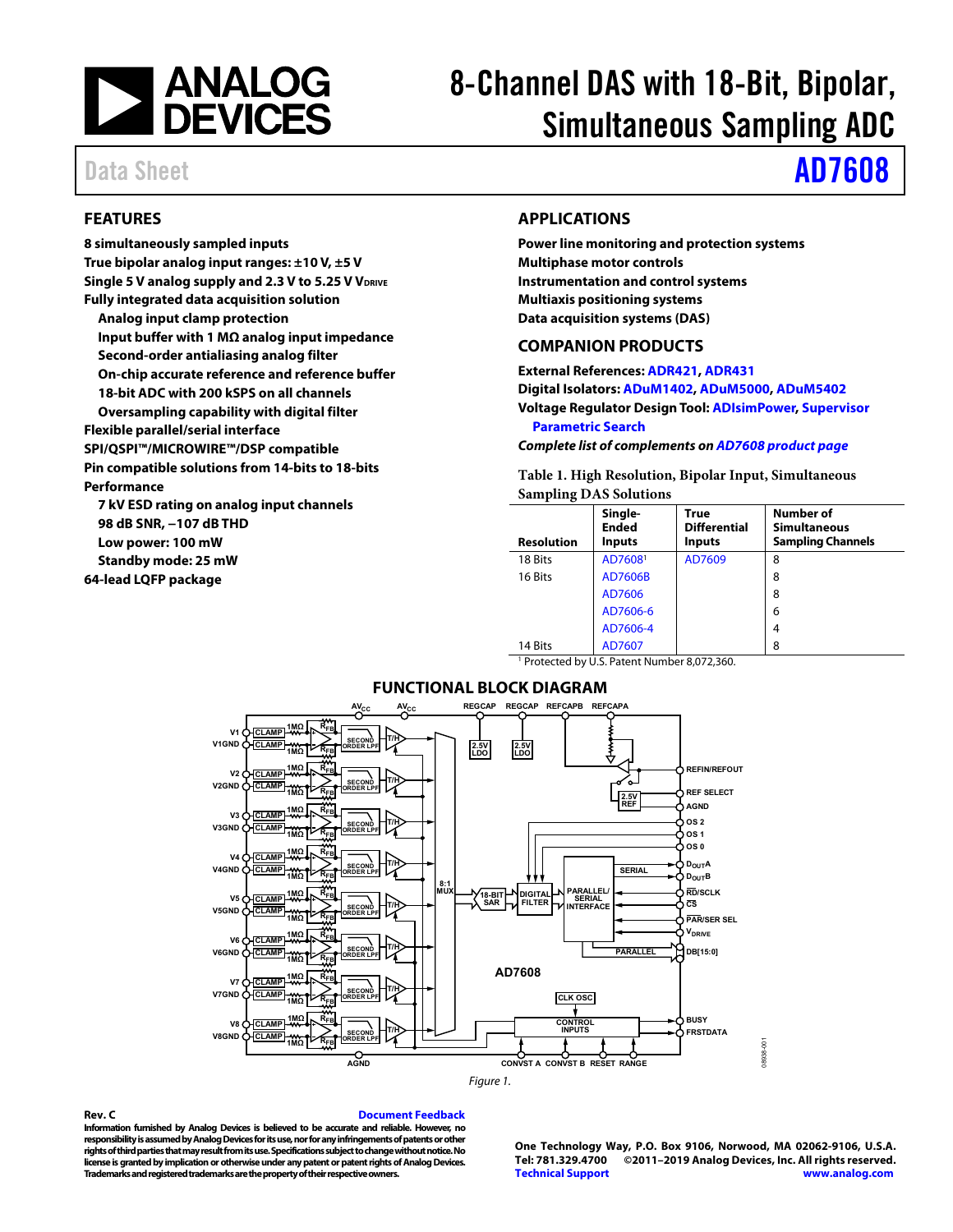## **TABLE OF CONTENTS**

| Pin Configuration and Function Descriptions 11 |  |
|------------------------------------------------|--|
|                                                |  |
|                                                |  |
|                                                |  |
|                                                |  |

## 

## <span id="page-1-0"></span>**REVISION HISTORY**

| 8/2019-Rev. B to Rev. C                                     |  |
|-------------------------------------------------------------|--|
|                                                             |  |
| Changes to Parallel/Serial Mode Parameter and Parallel/Read |  |
|                                                             |  |
|                                                             |  |
|                                                             |  |

5/2018-Rev. A to Rev. B

| $1/2012$ —Rev. 0 to Rev. A |  |
|----------------------------|--|
|                            |  |

#### 4/2011-Revision 0: Initial Version

 $\sim$   $\sim$   $\sim$ 

 $\sim$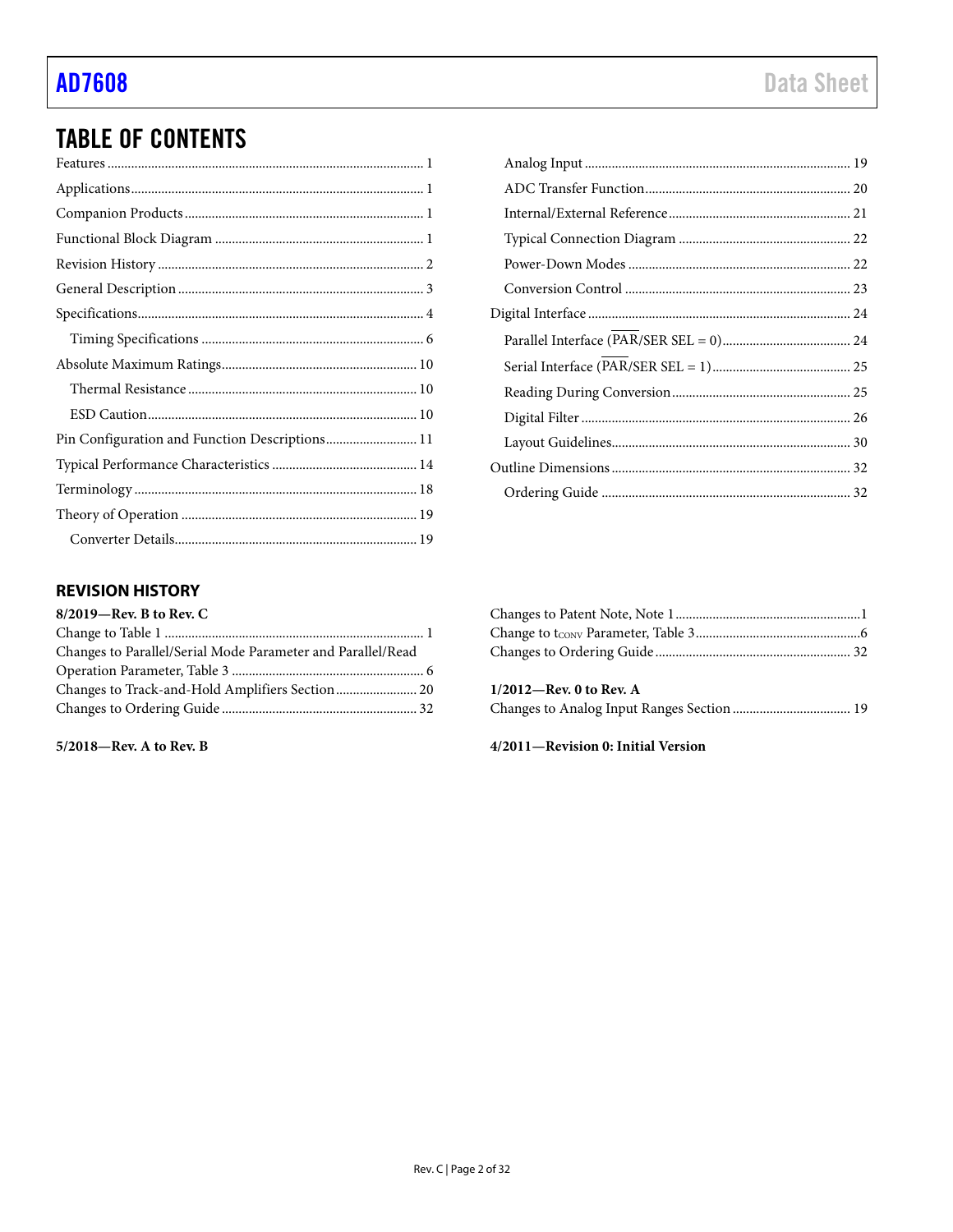# <span id="page-2-0"></span>GENERAL DESCRIPTION

The AD7608 is an 18-bit, 8-channel simultaneous sampling, analog-to-digital data acquisition system (DAS). The part contains analog input clamp protection, a second-order antialiasing filter, a track-and-hold amplifier, an 18-bit charge redistribution successive approximation analog-to-digital converter (ADC), a flexible digital filter, a 2.5 V reference and reference buffer, and high speed serial and parallel interfaces.

The AD7608 operates from a single 5 V supply and can accommodate  $\pm 10$  V and  $\pm 5$  V true bipolar input signals while sampling at throughput rates up to 200 kSPS for all channels.

The input clamp protection circuitry can tolerate voltages up to  $±16.5$  V. The AD7608 has 1 MΩ analog input impedance regardless of sampling frequency. The single supply operation, on-chip filtering, and high input impedance eliminate the need for driver op amps and external bipolar supplies. The AD7608 antialiasing filter has a 3 dB cutoff frequency of 22 kHz and provides 40 dB antialias rejection when sampling at 200 kSPS. The flexible digital filter is pin driven, yields improvements in SNR, and reduces the 3 dB bandwidth.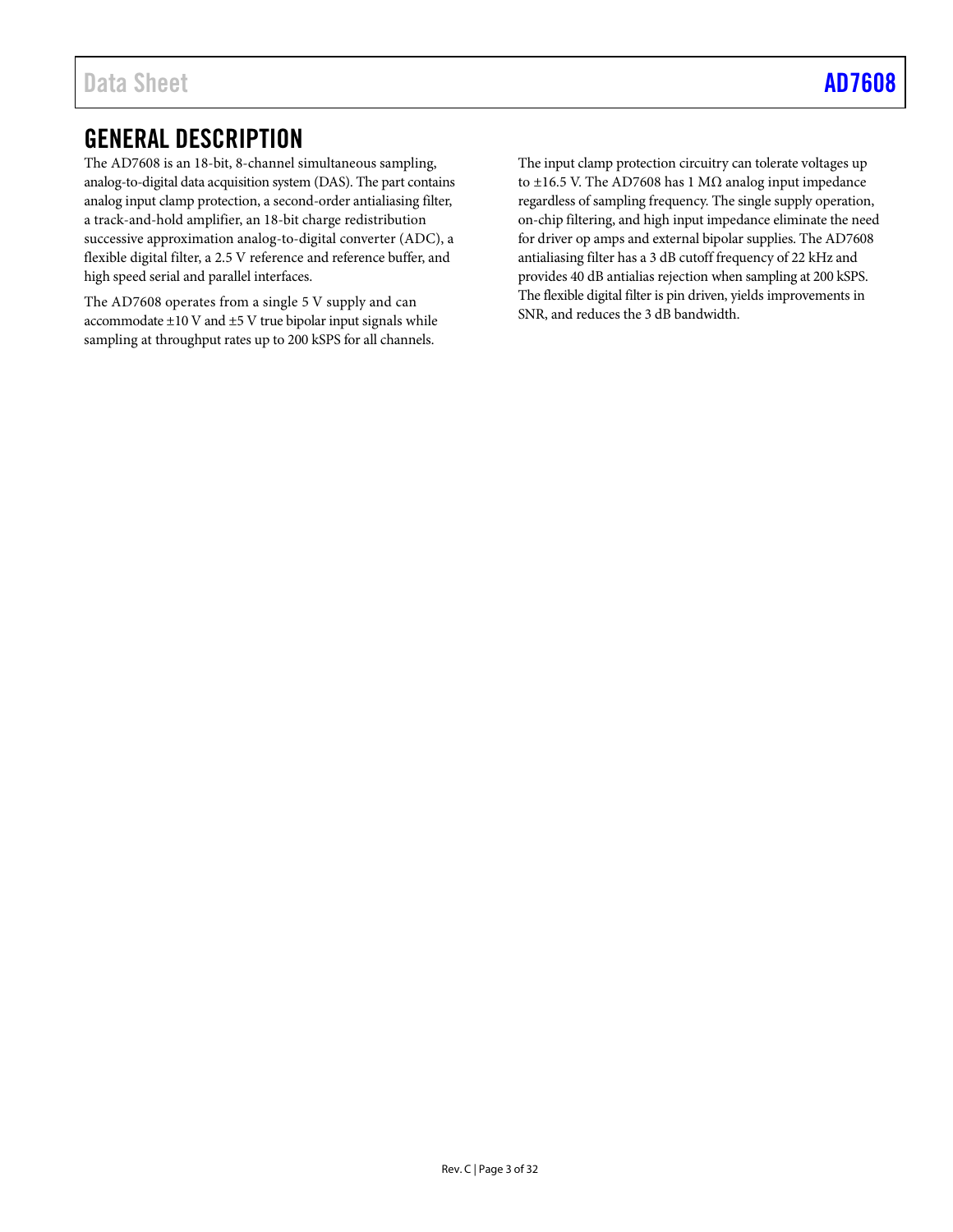# <span id="page-3-0"></span>**SPECIFICATIONS**

 $V_{REF}$  = 2.5 V external/internal,  $AV_{CC}$  = 4.75 V to 5.25 V,  $V_{DRIVE}$  = 2.3 V to 5.25 V;  $f_{SAMPLE}$  = 200 kSPS,  $T_A$  =  $T_{MIN}$  to  $T_{MAX}$ , unless otherwise noted.<sup>1</sup>

| Parameter                                           | <b>Test Conditions/Comments</b>                                | Min  | <b>Typ</b> | Max          | Unit             |
|-----------------------------------------------------|----------------------------------------------------------------|------|------------|--------------|------------------|
| DYNAMIC PERFORMANCE                                 | $f_{IN} = 1$ kHz sine wave unless otherwise noted              |      |            |              |                  |
| Signal-to-Noise Ratio (SNR) <sup>2, 3</sup>         | Oversampling by 16; $\pm$ 10 V range; f <sub>IN</sub> = 130 Hz | 98   | 99.5       |              | dB               |
|                                                     | Oversampling by 16; $\pm$ 5 V range; f <sub>IN</sub> = 130 Hz  | 95.5 | 97.5       |              | dB               |
|                                                     | No oversampling; ±10V range                                    | 89.5 | 90.9       |              | dB               |
|                                                     | No oversampling; ±5 V range                                    | 88.5 | 90         |              | dB               |
| Signal-to-(Noise + Distortion) (SINAD) <sup>2</sup> | No oversampling; ±10V range                                    | 88.5 | 90.5       |              | dB               |
|                                                     | No oversampling; ±5 V range                                    | 88   | 89.5       |              | dB               |
| <b>Dynamic Range</b>                                | No oversampling; ±10V range                                    |      | 91.5       |              | dB               |
|                                                     | No oversampling; ±5 V range                                    |      | 90.5       |              | dB               |
| Total Harmonic Distortion (THD) <sup>2</sup>        |                                                                |      | $-107$     | $-95$        | dB               |
| Peak Harmonic or Spurious Noise (SFDR) <sup>2</sup> |                                                                |      | $-108$     |              | dB               |
| Intermodulation Distortion (IMD) <sup>2</sup>       | $fa = 1$ kHz, $fb = 1.1$ kHz                                   |      |            |              |                  |
| Second-Order Terms                                  |                                                                |      | $-110$     |              | dB               |
| Third-Order Terms                                   |                                                                |      | $-106$     |              | dB               |
| Channel-to-Channel Isolation <sup>2</sup>           | f <sub>IN</sub> on unselected channels up to 160 kHz           |      | $-95$      |              | dB               |
| <b>ANALOG INPUT FILTER</b>                          |                                                                |      |            |              |                  |
| <b>Full Power Bandwidth</b>                         | $-3$ dB, $\pm$ 10 V range                                      |      | 23         |              | kHz              |
|                                                     | $-3$ dB, $\pm 5$ V range                                       |      | 15         |              | kHz              |
|                                                     | $-0.1$ dB, $\pm 10$ V range                                    |      | 10         |              | kHz              |
|                                                     | $-0.1$ dB, $\pm$ 5 V range                                     |      | 5          |              | kHz              |
| <b>t</b> GROUP DELAY                                | $±10V$ range                                                   |      | 11         |              | μs               |
|                                                     | $±5V$ range                                                    |      | 15         |              | μs               |
| DC ACCURACY                                         |                                                                |      |            |              |                  |
| Resolution                                          | No missing codes                                               | 18   |            |              | <b>Bits</b>      |
| Differential Nonlinearity <sup>2</sup>              |                                                                |      | ±0.75      | $-0.99/+2.6$ | LSB <sup>4</sup> |
| Integral Nonlinearity <sup>2</sup>                  |                                                                |      | ±2.5       | ±7.5         | <b>LSB</b>       |
| <b>Total Unadjusted Error (TUE)</b>                 | $±10V$ range                                                   |      | ±15        |              | <b>LSB</b>       |
|                                                     | $±5V$ range                                                    |      | ±40        |              | <b>LSB</b>       |
| Positive Full-Scale Error <sup>2, 5</sup>           | External reference                                             |      | ±15        | ±128         | <b>LSB</b>       |
|                                                     | Internal reference                                             |      | ±40        |              | <b>LSB</b>       |
| Positive Full-Scale Error Drift                     | External reference                                             |      | ±2         |              | ppm/°C           |
|                                                     | Internal reference                                             |      | ±7         |              | ppm/°C           |
| Positive Full-Scale Error Matching <sup>2</sup>     | $±10V$ range                                                   |      | 12         | 95           | <b>LSB</b>       |
|                                                     | $±5V$ range                                                    |      | 30         | 128          | <b>LSB</b>       |
| Bipolar Zero Code Error <sup>2, 6</sup>             | $±10V$ range                                                   |      | ±3.5       | ±24          | <b>LSB</b>       |
|                                                     | $± 5V$ range                                                   |      | $\pm 3.5$  | ±48          | <b>LSB</b>       |
| Bipolar Zero Code Error Drift                       | $±10V$ range                                                   |      | 10         |              | µV/°C            |
|                                                     | $± 5V$ range                                                   |      | 5          |              | µV/°C            |
| Bipolar Zero Code Error Matching <sup>2</sup>       | $±10V$ range                                                   |      | 3          | 30           | <b>LSB</b>       |
|                                                     | $±5V$ range                                                    |      | 21         | 65           | <b>LSB</b>       |
| Negative Full-Scale Error <sup>2, 5</sup>           | External reference                                             |      | ±15        | ±128         | <b>LSB</b>       |
|                                                     | Internal reference                                             |      | ±40        |              | <b>LSB</b>       |
| Negative Full-Scale Error Drift                     | External reference                                             |      | ±4         |              | ppm/°C           |
|                                                     | Internal reference                                             |      | ±8         |              | ppm/°C           |
| Negative Full-Scale Error Matching <sup>2</sup>     | $±10V$ range                                                   |      | 12         | 95           | <b>LSB</b>       |
|                                                     | $±5V$ range                                                    |      | 30         | 128          | <b>LSB</b>       |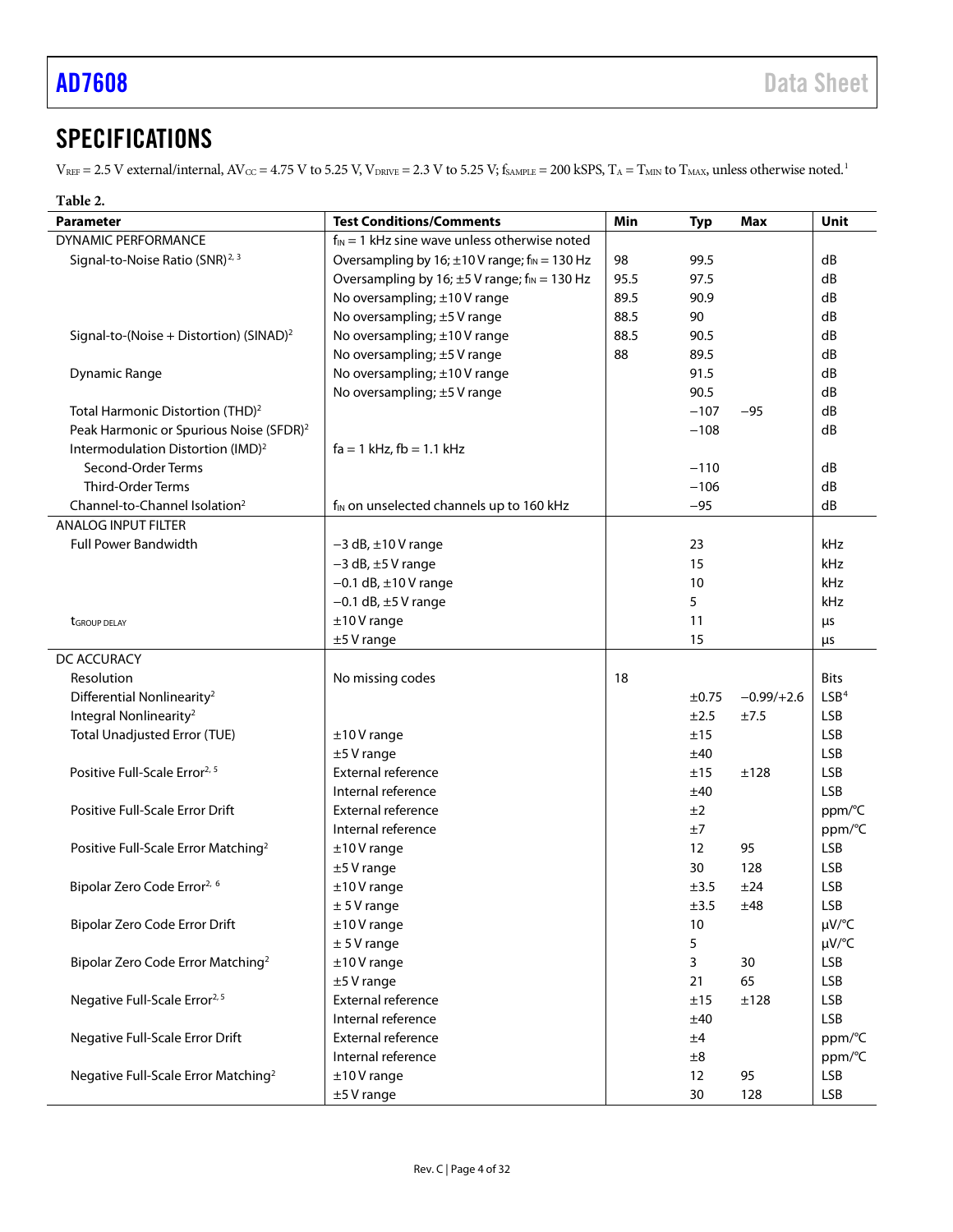<span id="page-4-0"></span>

| <b>Parameter</b>                               | <b>Test Conditions/Comments</b>          | Min                    | <b>Typ</b>     | <b>Max</b>             | Unit      |
|------------------------------------------------|------------------------------------------|------------------------|----------------|------------------------|-----------|
| <b>ANALOG INPUT</b>                            |                                          |                        |                |                        |           |
| Input Voltage Ranges                           | $RANGE = 1$                              |                        |                | ±10                    | V         |
|                                                | $RANGE = 0$                              |                        |                | ±5                     | v         |
| Analog Input Current                           | 10 V; see Figure 28                      |                        | 5.4            |                        | μA        |
|                                                | 5 V; see Figure 28                       |                        | 2.5            |                        | μA        |
| Input Capacitance <sup>7</sup>                 |                                          |                        | 5              |                        | pF        |
| Input Impedance                                |                                          |                        | 1              |                        | $M\Omega$ |
| REFERENCE INPUT/OUTPUT                         |                                          |                        |                |                        |           |
| Reference Input Voltage Range                  |                                          | 2.475                  | 2.5            | 2.525                  | V         |
| DC Leakage Current                             |                                          |                        |                | ±1                     | μA        |
| Input Capacitance <sup>7</sup>                 | REF SELECT = $1$                         |                        | 7.5            |                        | pF        |
| Reference Output Voltage                       | <b>REFIN/REFOUT</b>                      |                        | 2.49/          |                        | v         |
|                                                |                                          |                        | 2.505          |                        |           |
| Reference Temperature Coefficient              |                                          |                        | ±10            |                        | ppm/°C    |
| <b>LOGIC INPUTS</b>                            |                                          |                        |                |                        |           |
| Input High Voltage (V <sub>INH</sub> )         |                                          | $0.9 \times V_{DRIVE}$ |                |                        | V         |
| Input Low Voltage (VINL)                       |                                          |                        |                | $0.1 \times V_{DRIVE}$ | v         |
| Input Current (I <sub>IN</sub> )               |                                          |                        |                | ±2                     | μA        |
| Input Capacitance (CIN) <sup>7</sup>           |                                          |                        | 5              |                        | pF        |
| LOGIC OUTPUTS                                  |                                          |                        |                |                        |           |
| Output High Voltage (V <sub>OH</sub> )         | $I_{\text{SOWRCE}} = 100 \mu A$          | $V_{DRIVE} - 0.2$      |                |                        | V         |
| Output Low Voltage (V <sub>OL</sub> )          | $I_{SINK} = 100 \mu A$                   |                        |                | 0.2                    | v         |
| Floating-State Leakage Current                 |                                          |                        | ±1             | ±20                    | μA        |
| Floating-State Output Capacitance <sup>7</sup> |                                          |                        | 5              |                        | pF        |
| <b>Output Coding</b>                           | Twos complement                          |                        |                |                        |           |
| <b>CONVERSION RATE</b>                         |                                          |                        |                |                        |           |
| <b>Conversion Time</b>                         | All eight channels included; see Table 3 |                        | 4              |                        | μs        |
| Track-and-Hold Acquisition Time                |                                          |                        | 1              |                        | μs        |
| Throughput Rate                                | Per channel, all eight channels included |                        |                | 200                    | kSPS      |
| POWER REQUIREMENTS                             |                                          |                        |                |                        |           |
| $AV_{CC}$                                      |                                          | 4.75                   |                | 5.25                   | V         |
| <b>V</b> DRIVE                                 |                                          | 2.3                    |                | 5.25                   | V         |
| <b>I</b> TOTAL                                 | Digital inputs = $0$ V or $V_{DRIVE}$    |                        |                |                        |           |
| Normal Mode (Static)                           |                                          |                        | 16             | 22                     | mA        |
| Normal Mode (Operational) <sup>8</sup>         | $f_{SAMPLE} = 200$ kSPS                  |                        | 20             | 27                     | mA        |
| <b>Standby Mode</b>                            |                                          |                        | 5              | 8                      | mA        |
| Shutdown Mode                                  |                                          |                        | $\overline{2}$ | 11                     | μA        |
| <b>Power Dissipation</b>                       |                                          |                        |                |                        |           |
| Normal Mode (Static)                           |                                          |                        | 80             | 115.5                  | mW        |
| Normal Mode (Operational) <sup>8</sup>         | $f_{SAMPIF} = 200$ kSPS                  |                        | 100            | 142                    | mW        |
| <b>Standby Mode</b>                            |                                          |                        | 25             | 42                     | mW        |
| Shutdown Mode                                  |                                          |                        | 10             | 58                     | μW        |

<sup>1</sup> Temperature range for B version is −40°C to +85°C.

<sup>2</sup> See th[e Terminology](#page-17-0) section.

<sup>4</sup> LSB means least significant bit. With ±5 V input range, 1 LSB = 38.14 µV. With ±10 V input range, 1 LSB = 76.29 µV.

<sup>5</sup> These specifications include the full temperature range variation and contribution from the internal reference buffer but do not include the error contribution from the external reference.

 $6$  Bipolar zero code error is calculated with respect to the analog input voltage.

<sup>7</sup> Sample tested during initial release to ensure compliance.

<sup>8</sup> Operational power/current figure includes contribution when running in oversampling mode.

 $^3$  This specification applies when reading during a conversion or after a conversion. If reading during a conversion in parallel mode with V $_{\sf{DRWE}}$  = 5 V, SNR typically reduces by 1.5 dB and THD by 3 dB.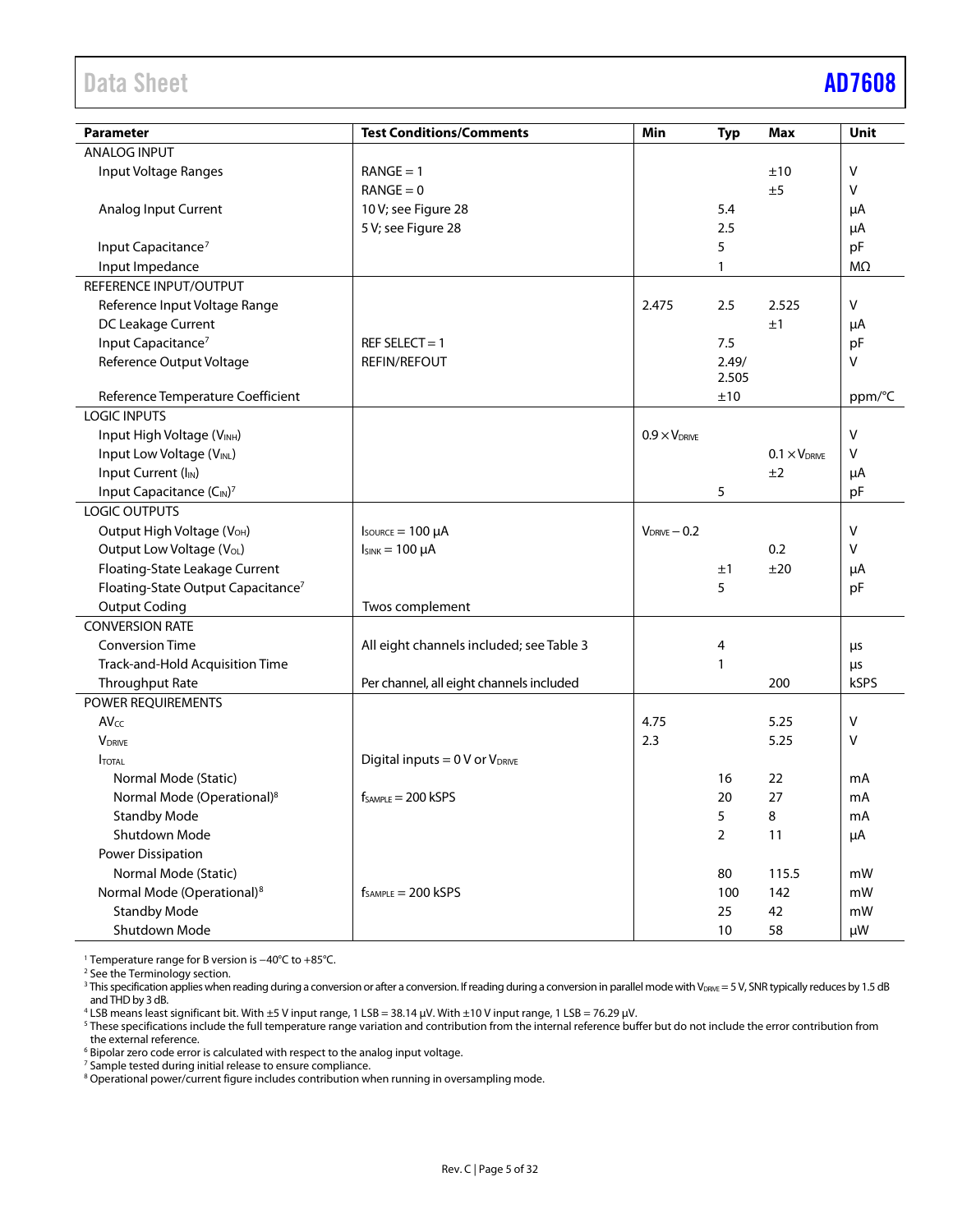## <span id="page-5-0"></span>**TIMING SPECIFICATIONS**

 $AV_{CC} = 4.75$  V to 5.25 V,  $V_{DRIVE} = 2.3$  V to 5.25 V,  $V_{REF} = 2.5$  V external reference/internal reference,  $T_A = T_{MIN}$  to  $T_{MAX}$ , unless otherwise noted.<sup>1</sup>

#### <span id="page-5-2"></span>**Table 3.**

<span id="page-5-1"></span>

|                                 | <b>Limit at <math>T_{MIN}</math>, <math>T_{MAX}</math></b> |                |      |      |                                                                                                                                                                                   |  |  |
|---------------------------------|------------------------------------------------------------|----------------|------|------|-----------------------------------------------------------------------------------------------------------------------------------------------------------------------------------|--|--|
| <b>Parameter</b>                | Min                                                        | <b>Typ</b>     | Max  | Unit | <b>Description</b>                                                                                                                                                                |  |  |
| PARALLEL/SERIAL MODE            |                                                            |                |      |      |                                                                                                                                                                                   |  |  |
| tcycle                          |                                                            |                |      |      | 1/throughput rate                                                                                                                                                                 |  |  |
|                                 |                                                            |                | 5    | μs   | Parallel mode, reading during or after conversion; or serial mode: VDRIVE =<br>3.3 V to 5.25 V, reading during a conversion using D <sub>OUT</sub> A and D <sub>OUT</sub> B lines |  |  |
|                                 |                                                            | 5              |      | μs   | Serial mode reading during conversion; $V_{DRIVE} = 2.7 V$                                                                                                                        |  |  |
|                                 |                                                            |                | 10.5 | μs   | Serial mode reading after a conversion; $V_{DRNE} = 2.3 V$ , $D_{OUT}A$ and $D_{OUT}B$ lines                                                                                      |  |  |
| tconv                           |                                                            |                |      |      | Conversion time                                                                                                                                                                   |  |  |
|                                 | 3.45                                                       | $\overline{4}$ | 4.2  | μs   | Oversampling off                                                                                                                                                                  |  |  |
|                                 | 7.87                                                       |                | 9.1  | μs   | Oversampling by 2                                                                                                                                                                 |  |  |
|                                 | 16.05                                                      |                | 18.8 | μs   | Oversampling by 4                                                                                                                                                                 |  |  |
|                                 | 33                                                         |                | 39   | μs   | Oversampling by 8                                                                                                                                                                 |  |  |
|                                 | 66                                                         |                | 78   | μs   | Oversampling by 16                                                                                                                                                                |  |  |
|                                 | 133                                                        |                | 158  | μs   | Oversampling by 32                                                                                                                                                                |  |  |
|                                 | 257                                                        |                | 315  | μs   | Oversampling by 64                                                                                                                                                                |  |  |
| <b><i>UWAKE-UP STANDBY</i></b>  |                                                            |                | 100  | μs   | STBY rising edge to CONVST x rising edge; power-up time from                                                                                                                      |  |  |
|                                 |                                                            |                |      |      | standby mode                                                                                                                                                                      |  |  |
| <b><i>UWAKE-UP SHUTDOWN</i></b> |                                                            |                |      |      |                                                                                                                                                                                   |  |  |
| <b>Internal Reference</b>       |                                                            |                | 30   | ms   | STBY rising edge to CONVST x rising edge; power-up time from                                                                                                                      |  |  |
|                                 |                                                            |                |      |      | shutdown mode                                                                                                                                                                     |  |  |
| <b>External Reference</b>       |                                                            |                | 13   | ms   | STBY rising edge to CONVST x rising edge; power-up time from                                                                                                                      |  |  |
|                                 |                                                            |                |      |      | shutdown mode                                                                                                                                                                     |  |  |
| <b>TRESET</b>                   | 50                                                         |                |      | ns   | RESET high pulse width                                                                                                                                                            |  |  |
| tos setup                       | 20                                                         |                |      | ns   | BUSY to OS x pin setup time                                                                                                                                                       |  |  |
| tos HOLD                        | 20                                                         |                |      | ns   | BUSY to OS x pin hold time                                                                                                                                                        |  |  |
| $t_1$                           |                                                            |                | 40   | ns   | CONVST x high to BUSY high                                                                                                                                                        |  |  |
| t <sub>2</sub>                  | 25                                                         |                |      | ns   | Minimum CONVST x low pulse                                                                                                                                                        |  |  |
| $t_3$                           | 25                                                         |                |      | ns   | Minimum CONVST x high pulse                                                                                                                                                       |  |  |
| t4                              | $\Omega$                                                   |                |      | ns   | BUSY falling edge to CS falling edge setup time                                                                                                                                   |  |  |
| t <sub>5</sub> <sup>2</sup>     |                                                            |                | 0.5  | ms   | Maximum delay allowed between CONVST A, CONVST B rising edges                                                                                                                     |  |  |
| t <sub>6</sub>                  |                                                            |                | 25   | ns   | Maximum time between last $\overline{\text{CS}}$ rising edge and BUSY falling edge                                                                                                |  |  |
| t <sub>7</sub>                  | 25                                                         |                |      | ns   | Minimum delay between RESET low to CONVST x high                                                                                                                                  |  |  |
| PARALLEL/READ OPERATION         |                                                            |                |      |      |                                                                                                                                                                                   |  |  |
| t <sub>8</sub>                  | 0                                                          |                |      | ns   | $\overline{CS}$ to $\overline{RD}$ setup time                                                                                                                                     |  |  |
| t <sub>9</sub>                  | 0                                                          |                |      | ns   | $\overline{\text{CS}}$ to $\overline{\text{RD}}$ hold time                                                                                                                        |  |  |
| $t_{10}$                        |                                                            |                |      |      | RD low pulse width                                                                                                                                                                |  |  |
|                                 | 16                                                         |                |      | ns   | V <sub>DRIVE</sub> above 4.75 V                                                                                                                                                   |  |  |
|                                 | 21                                                         |                |      | ns   | V <sub>DRIVE</sub> above 3.3 V                                                                                                                                                    |  |  |
|                                 | 25                                                         |                |      | ns   | V <sub>DRIVE</sub> above 2.7 V                                                                                                                                                    |  |  |
|                                 | 32                                                         |                |      | ns   | V <sub>DRIVE</sub> above 2.3 V                                                                                                                                                    |  |  |
| $t_{11}$                        | 15                                                         |                |      | ns   | RD high pulse width                                                                                                                                                               |  |  |
| $t_{12}$                        | 22                                                         |                |      | ns   | $\overline{\text{CS}}$ high pulse width (see Figure 5); $\overline{\text{CS}}$ and $\overline{\text{RD}}$ linked                                                                  |  |  |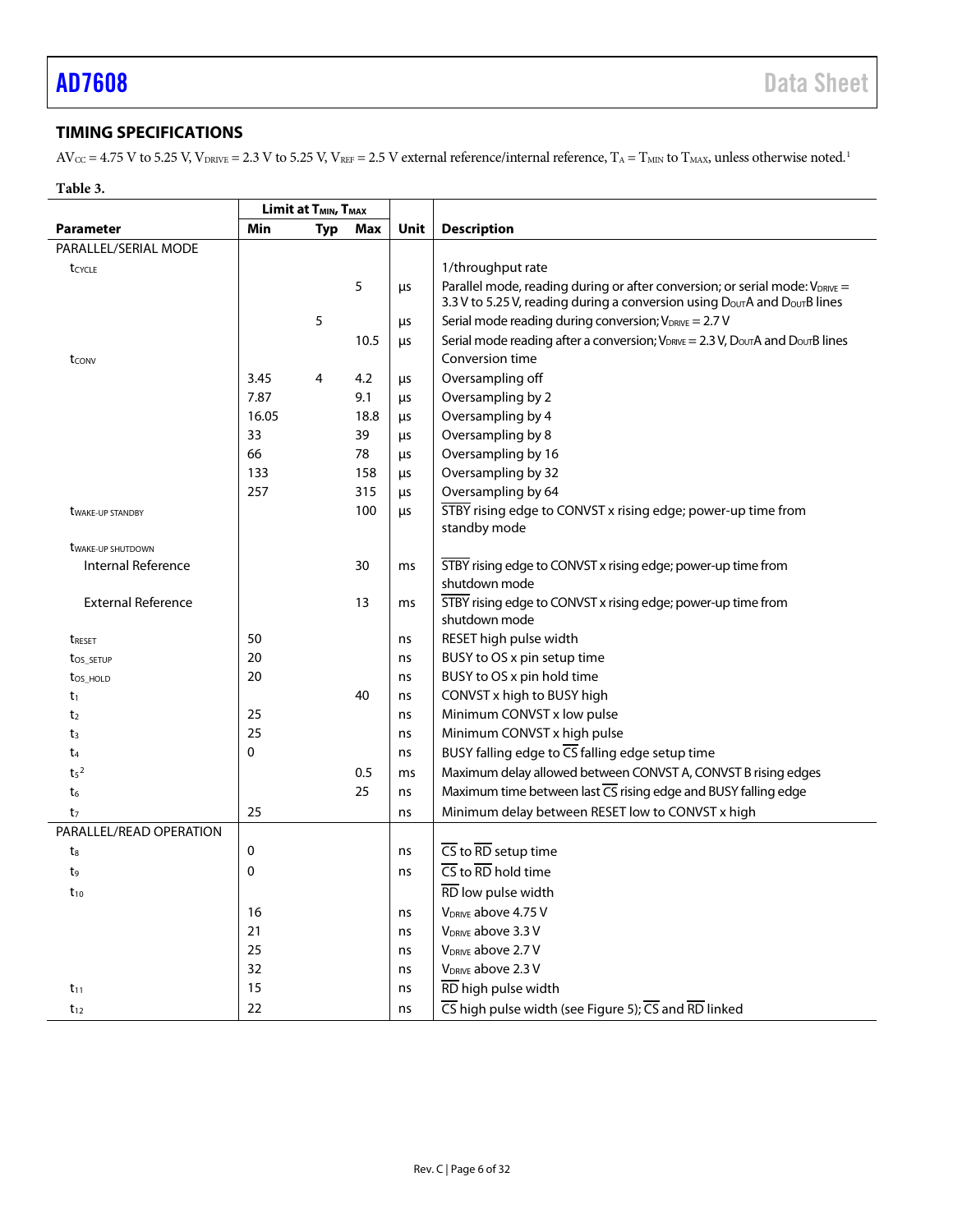| Limit at T <sub>MIN</sub> , T <sub>MAX</sub> |                   |      |          |                                                                                         |
|----------------------------------------------|-------------------|------|----------|-----------------------------------------------------------------------------------------|
| Parameter                                    | Min<br><b>Typ</b> | Max  | Unit     | <b>Description</b>                                                                      |
| $t_{13}$                                     |                   |      |          | Delay from CS until DB[15:0] three-state disabled                                       |
|                                              |                   | 16   | ns       | V <sub>DRIVE</sub> above 4.75 V                                                         |
|                                              |                   | 20   | ns       | V <sub>DRIVE</sub> above 3.3 V                                                          |
|                                              |                   | 25   | ns       | V <sub>DRIVE</sub> above 2.7 V                                                          |
|                                              |                   | 30   | ns       | V <sub>DRIVE</sub> above 2.3 V                                                          |
| $t_{14}^3$                                   |                   |      |          | Data access time after RD falling edge                                                  |
|                                              |                   | 16   | ns       | V <sub>DRIVE</sub> above 4.75 V                                                         |
|                                              |                   | 21   | ns       | V <sub>DRIVE</sub> above 3.3 V                                                          |
|                                              |                   | 25   | ns       | V <sub>DRIVE</sub> above 2.7 V                                                          |
|                                              |                   | 32   | ns       | V <sub>DRIVE</sub> above 2.3 V                                                          |
| $t_{15}$                                     | 6                 |      | ns       | Data hold time after RD falling edge                                                    |
| $t_{16}$                                     | 6                 |      | ns       | $\overline{\mathsf{CS}}$ to DB[15:0] hold time                                          |
|                                              |                   | 22   |          | Delay from CS rising edge to DB[15:0] three-state enabled                               |
| $t_{17}$                                     |                   |      | ns       |                                                                                         |
| SERIAL READ OPERATION                        |                   |      |          |                                                                                         |
| f <sub>SCLK</sub>                            |                   |      |          | Frequency of serial read clock                                                          |
|                                              |                   | 23.5 | MHz      | V <sub>DRIVE</sub> above 4.75 V                                                         |
|                                              |                   | 17   | MHz      | V <sub>DRIVE</sub> above 3.3 V                                                          |
|                                              |                   | 14.5 | MHz      | V <sub>DRIVE</sub> above 2.7 V                                                          |
|                                              |                   | 11.5 | MHz      | V <sub>DRIVE</sub> above 2.3 V                                                          |
| $t_{18}$                                     |                   |      |          | Delay from CS until Dout A/Dout B three-state disabled/delay from CS until<br>MSB valid |
|                                              |                   | 15   | ns       | V <sub>DRIVE</sub> above 4.75 V                                                         |
|                                              |                   | 20   | ns       | V <sub>DRIVE</sub> above 3.3 V                                                          |
|                                              |                   | 30   | ns       | $V_{DRIVE} = 2.3 V to 2.7 V$                                                            |
| $t_{19}$ <sup>3</sup>                        |                   |      |          | Data access time after SCLK rising edge                                                 |
|                                              |                   | 17   | ns       | V <sub>DRIVE</sub> above 4.75 V                                                         |
|                                              |                   | 23   | ns       | V <sub>DRIVE</sub> above 3.3 V                                                          |
|                                              |                   | 27   | ns       | V <sub>DRIVE</sub> above 2.7 V                                                          |
|                                              |                   | 34   | ns       | V <sub>DRIVE</sub> above 2.3 V                                                          |
| $t_{20}$                                     | $0.4$ tsclk       |      | ns       | SCLK low pulse width                                                                    |
| $t_{21}$                                     | 0.4 tSCLK         |      | ns       | SCLK high pulse width                                                                   |
| $t_{22}$                                     | 7                 |      |          | SCLK rising edge to D <sub>OUT</sub> A/D <sub>OUT</sub> B valid hold time               |
| $t_{23}$                                     |                   | 22   | ns       | CS rising edge to DoutA/DoutB three-state enabled                                       |
| <b>FRSTDATA OPERATION</b>                    |                   |      |          |                                                                                         |
| $t_{24}$                                     |                   |      |          | Delay from CS falling edge until FRSTDATA three-state disabled                          |
|                                              |                   | 15   | ns       | V <sub>DRIVE</sub> above 4.75 V                                                         |
|                                              |                   | 20   | ns       | V <sub>DRIVE</sub> above 3.3 V                                                          |
|                                              |                   | 25   | ns       | V <sub>DRIVE</sub> above 2.7 V                                                          |
|                                              |                   | 30   | ns       | V <sub>DRIVE</sub> above 2.3 V                                                          |
| $t_{25}$                                     |                   |      | ns       | Delay from CS falling edge until FRSTDATA high, serial mode                             |
|                                              |                   | 15   |          | V <sub>DRIVE</sub> above 4.75 V                                                         |
|                                              |                   | 20   | ns       | V <sub>DRIVE</sub> above 3.3 V                                                          |
|                                              |                   | 25   | ns<br>ns | V <sub>DRIVE</sub> above 2.7 V                                                          |
|                                              |                   |      |          | V <sub>DRIVE</sub> above 2.3 V                                                          |
|                                              |                   | 30   | ns       |                                                                                         |
| $t_{26}$                                     |                   |      |          | Delay from RD falling edge to FRSTDATA high                                             |
|                                              |                   | 16   | ns       | V <sub>DRIVE</sub> above 4.75 V                                                         |
|                                              |                   | 20   | ns       | V <sub>DRIVE</sub> above 3.3 V                                                          |
|                                              |                   | 25   | ns       | V <sub>DRIVE</sub> above 2.7 V                                                          |
|                                              |                   | 30   | ns       | V <sub>DRIVE</sub> above 2.3 V                                                          |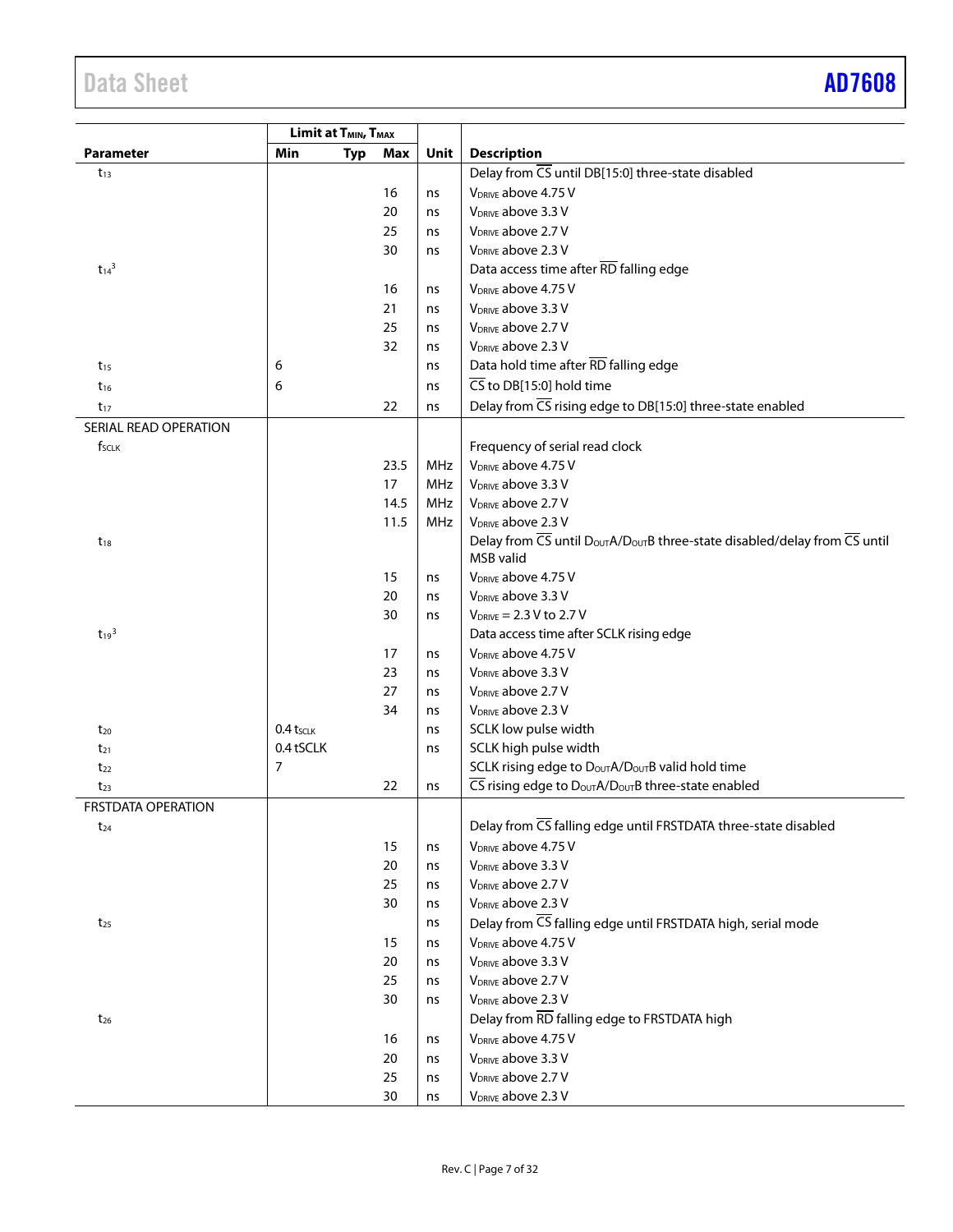<span id="page-7-0"></span>

|                  | Limit at T <sub>MIN</sub> , T <sub>MAX</sub> |     |     |      |                                                               |
|------------------|----------------------------------------------|-----|-----|------|---------------------------------------------------------------|
| <b>Parameter</b> | Min                                          | Typ | Max | Unit | <b>Description</b>                                            |
| $t_{27}$         |                                              |     |     |      | Delay from RD falling edge to FRSTDATA low                    |
|                  |                                              |     | 19  | ns   | $V_{DRIVE} = 3.3 V to 5.25 V$                                 |
|                  |                                              |     | 24  | ns   | $V_{DRIVE} = 2.3 V to 2.7 V$                                  |
| $t_{28}$         |                                              |     |     |      | Delay from 16 <sup>th</sup> SCLK falling edge to FRSTDATA low |
|                  |                                              |     | 17  | ns   | $V_{DRIVE} = 3.3 V to 5.25 V$                                 |
|                  |                                              |     | 22  | ns   | $V_{DRIVE} = 2.3 V to 2.7 V$                                  |
| $t_{29}$         |                                              |     | 24  | ns   | Delay from CS rising edge until FRSTDATA three-state enabled  |

<sup>1</sup> Sample tested during initial release to ensure compliance. All input signals are specified with  $t_R = t_F = 5$  ns (10% to 90% of V<sub>DD</sub>) and timed from a voltage level of 1.6 V.<br><sup>2</sup> The delay between the CONVST x signals w <sup>3</sup> A buffer is used on the data output pins for these measurements, which is equivalent to a load of 20 pF on the output pins.

#### *Timing Diagrams*



*Figure 2.CONVST x Timing—Reading After a Conversion*

<span id="page-7-2"></span>

*Figure 3. CONVST x Timing—Reading During a Conversion*

<span id="page-7-3"></span><span id="page-7-1"></span>

*Figure 4. Parallel Mode Separate CS and RD Pulses*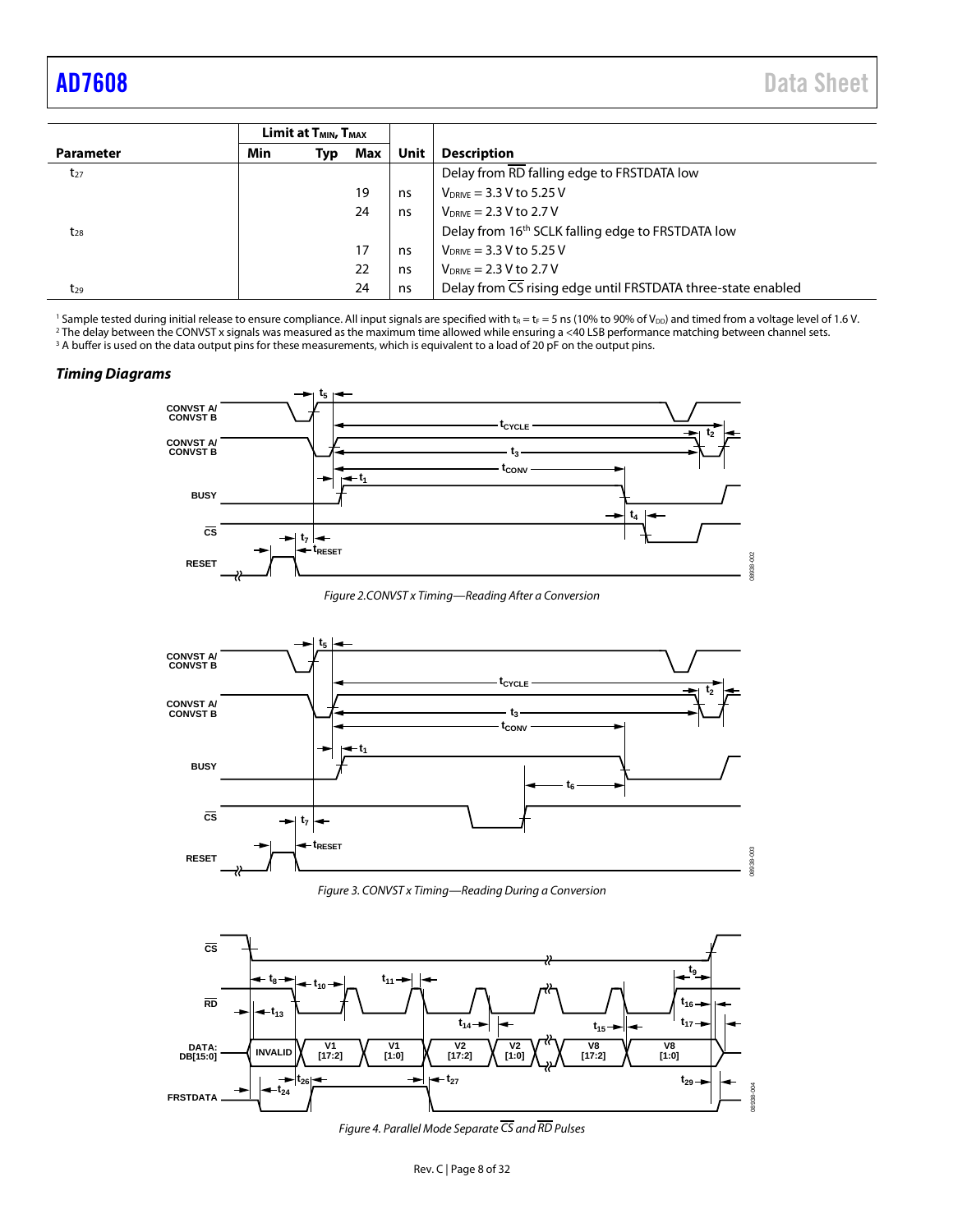<span id="page-8-0"></span>

<span id="page-8-1"></span>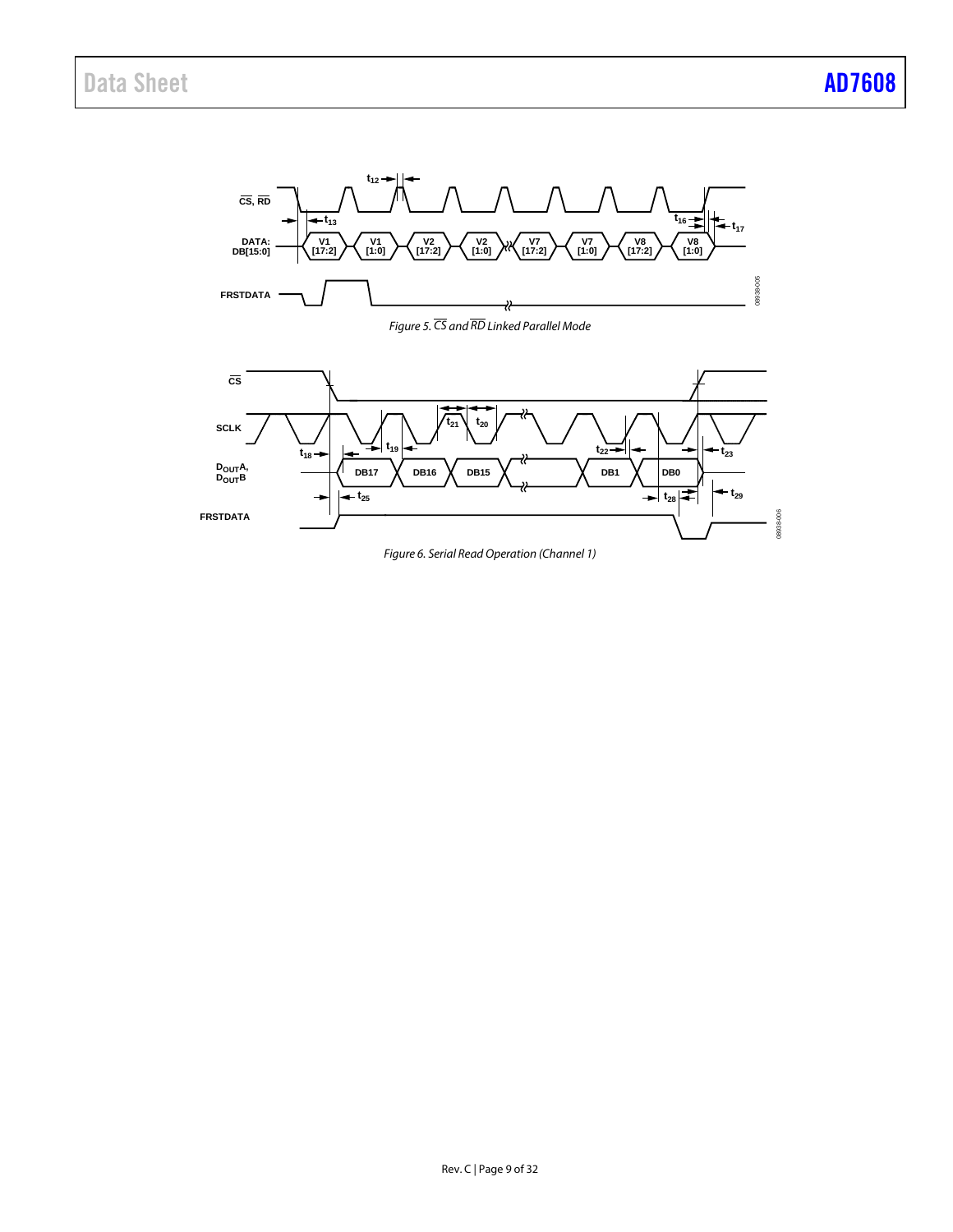## <span id="page-9-0"></span>ABSOLUTE MAXIMUM RATINGS

 $T_A = 25$ °C, unless otherwise noted.

#### **Table 4.**

| Parameter                                             | Rating                              |
|-------------------------------------------------------|-------------------------------------|
| AV $\epsilon$ c to AGND                               | $-0.3$ V to $+7$ V                  |
| <b>VDRIVE TO AGND</b>                                 | $-0.3$ V to AV $cc + 0.3$ V         |
| Analog Input Voltage to AGND <sup>1</sup>             | ±16.5V                              |
| Digital Input Voltage to AGND                         | $-0.3$ V to $V_{DRIVE}$ + 0.3 V     |
| Digital Output Voltage to AGND                        | $-0.3$ V to $V_{DRIVE} + 0.3$ V     |
| REFIN to AGND                                         | $-0.3$ V to AV $_{cc}$ + 0.3 V      |
| Input Current to Any Pin Except Supplies <sup>1</sup> | $±10$ mA                            |
| Operating Temperature Range                           |                                     |
| <b>B</b> Version                                      | $-40^{\circ}$ C to $+85^{\circ}$ C  |
| Storage Temperature Range                             | $-65^{\circ}$ C to $+150^{\circ}$ C |
| Junction Temperature                                  | $150^{\circ}$ C                     |
| Pb/SN Temperature, Soldering                          |                                     |
| Reflow (10 sec to 30 sec)                             | 240 $(+0)$ °C                       |
| Pb-Free Temperature, Soldering Reflow                 | 260 $(+0)$ °C                       |
| ESD (All Pins Except Analog Inputs)                   | 2 kV                                |
| ESD (Analog Input Pins Only)                          | 7 kV                                |

#### <span id="page-9-1"></span>**THERMAL RESISTANCE**

 $\theta_{JA}$  is specified for the worst-case conditions, that is, a device soldered in a circuit board for surface-mount packages. These specifications apply to a 4-layer board.

#### **Table 5. Thermal Resistance**

| Package Type | UJA | θĸ | Unit |
|--------------|-----|----|------|
| 64-Lead LOFP |     | 11 | /W   |

#### <span id="page-9-2"></span>**ESD CAUTION**



ESD (electrostatic discharge) sensitive device. Charged devices and circuit boards can discharge without detection. Although this product features patented or proprietary protection circuitry, damage may occur on devices subjected to high energy ESD. Therefore, proper ESD precautions should be taken to avoid performance degradation or loss of functionality.

<sup>1</sup> Transient currents of up to 100 mA do not cause SCR latch-up.

Stresses at or above those listed under Absolute Maximum Ratings may cause permanent damage to the product. This is a stress rating only; functional operation of the product at these or any other conditions above those indicated in the operational section of this specification is not implied. Operation beyond the maximum operating conditions for extended periods may affect product reliability.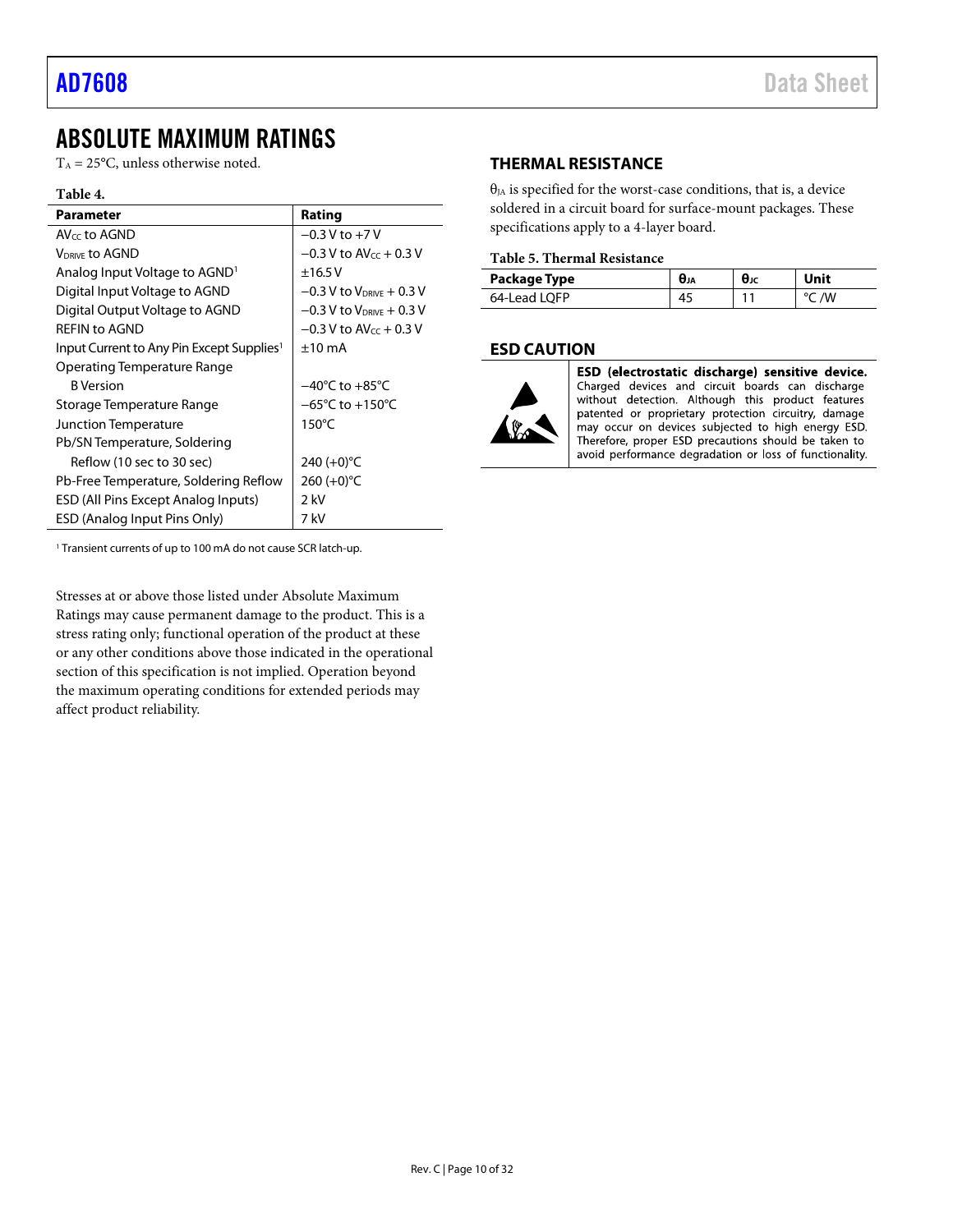## <span id="page-10-0"></span>PIN CONFIGURATION AND FUNCTION DESCRIPTIONS



*Figure 7. Pin Configuration*

#### **Table 6. Pin Function Descriptions**

| Pin No.                  | Type <sup>1</sup> | <b>Mnemonic</b>              | <b>Description</b>                                                                                                                                                                                                                                                                                                                                                                                                                                                                                                                                                                                                                                                                                                                                                                                                                                   |  |  |  |  |
|--------------------------|-------------------|------------------------------|------------------------------------------------------------------------------------------------------------------------------------------------------------------------------------------------------------------------------------------------------------------------------------------------------------------------------------------------------------------------------------------------------------------------------------------------------------------------------------------------------------------------------------------------------------------------------------------------------------------------------------------------------------------------------------------------------------------------------------------------------------------------------------------------------------------------------------------------------|--|--|--|--|
| 1, 37, 38, 48            | P                 | $AV_{CC}$                    | Analog Supply Voltage 4.75 V to 5.25 V. This supply voltage is applied to the internal front-end<br>amplifiers and to the ADC core. These supply pins should be decoupled to AGND.                                                                                                                                                                                                                                                                                                                                                                                                                                                                                                                                                                                                                                                                   |  |  |  |  |
| 2, 26, 35,<br>40, 41, 47 | P                 | <b>AGND</b>                  | Analog Ground. This pin is the ground reference point for all analog circuitry on the AD7608. All<br>analog input signals and external reference signals should be referred to these pins. All six of these<br>AGND pins should connect to the AGND plane of a system.                                                                                                                                                                                                                                                                                                                                                                                                                                                                                                                                                                               |  |  |  |  |
| 5, 4, 3                  | <b>DI</b>         | OS [2: 0]                    | Oversampling Mode Pins. Logic inputs. These inputs are used to select the oversampling ratio. OS 2<br>is the MSB control bit, while OS 0 is the LSB control bit. See the Digital Filter section for further<br>details on the oversampling mode of operation and Table 8 for oversampling bit decoding.                                                                                                                                                                                                                                                                                                                                                                                                                                                                                                                                              |  |  |  |  |
| 6                        | DI                | PAR/SER SEL                  | Parallel/Serial Interface Selection Input. Logic input. If this pin is tied to a logic low, the parallel<br>interface is selected. If this pin is tied to a logic high, the serial interface is selected. In serial mode,<br>the RD/SCLK pin functions as the serial clock input. The DB7/D $_{\text{OUT}}$ A and DB8/D $_{\text{OUT}}$ B pins function as<br>serial data outputs. When the serial interface is selected, DB[15:9] and DB[6:0] pins should be tied to<br>GND.                                                                                                                                                                                                                                                                                                                                                                        |  |  |  |  |
| 7                        | <b>DI</b>         | <b>STBY</b>                  | Standby Mode Input. This pin is used to place the AD7608 into one of two power-down modes: standby<br>mode or shutdown mode. The power-down mode entered depends on the state of the RANGE pin<br>as shown in Table 7. When in standby mode, all circuitry, except the on-chip reference regulators,<br>and regulator buffers, is powered down. When in shutdown mode, all circuitry is powered down.                                                                                                                                                                                                                                                                                                                                                                                                                                                |  |  |  |  |
| 8                        | <b>DI</b>         | RANGE                        | Analog Input Range Selection. Logic input. The polarity on this pin determines the input range of<br>the analog input channels. If this pin is tied to a logic high, the analog input range is $\pm 10$ V for all<br>channels. If this pin is tied to a logic low, the analog input range is $\pm$ 5 V for all channels. A logic<br>change on this pin has an immediate effect on the analog input range. Changing this pin during<br>a conversion is not recommended. See the Analog Input section for more details.                                                                                                                                                                                                                                                                                                                                |  |  |  |  |
| 9,10                     | DI                | CONVST A,<br><b>CONVST B</b> | Conversion Start Input A, Conversion Start Input B. Logic inputs. These logic inputs are used to<br>initiate conversions on the analog input channels. For simultaneous sampling of all input channels,<br>CONVST A and CONVST B can be shorted together and a single convert start signal applied.<br>Alternatively, CONVST A can be used to initiate simultaneous sampling for V1, V2, V3, and V4, and<br>CONVST B can be used to initiate simultaneous sampling on the other analog inputs (V5, V6, V7, and<br>V8). This is only possible when oversampling is not switched on.<br>When the CONVST A or CONVST B pin transitions from low to high, the front-end track-and-hold<br>circuitry for their respective analog inputs is set to hold. This function allows a phase delay to be<br>created inherently between the sets of analog inputs. |  |  |  |  |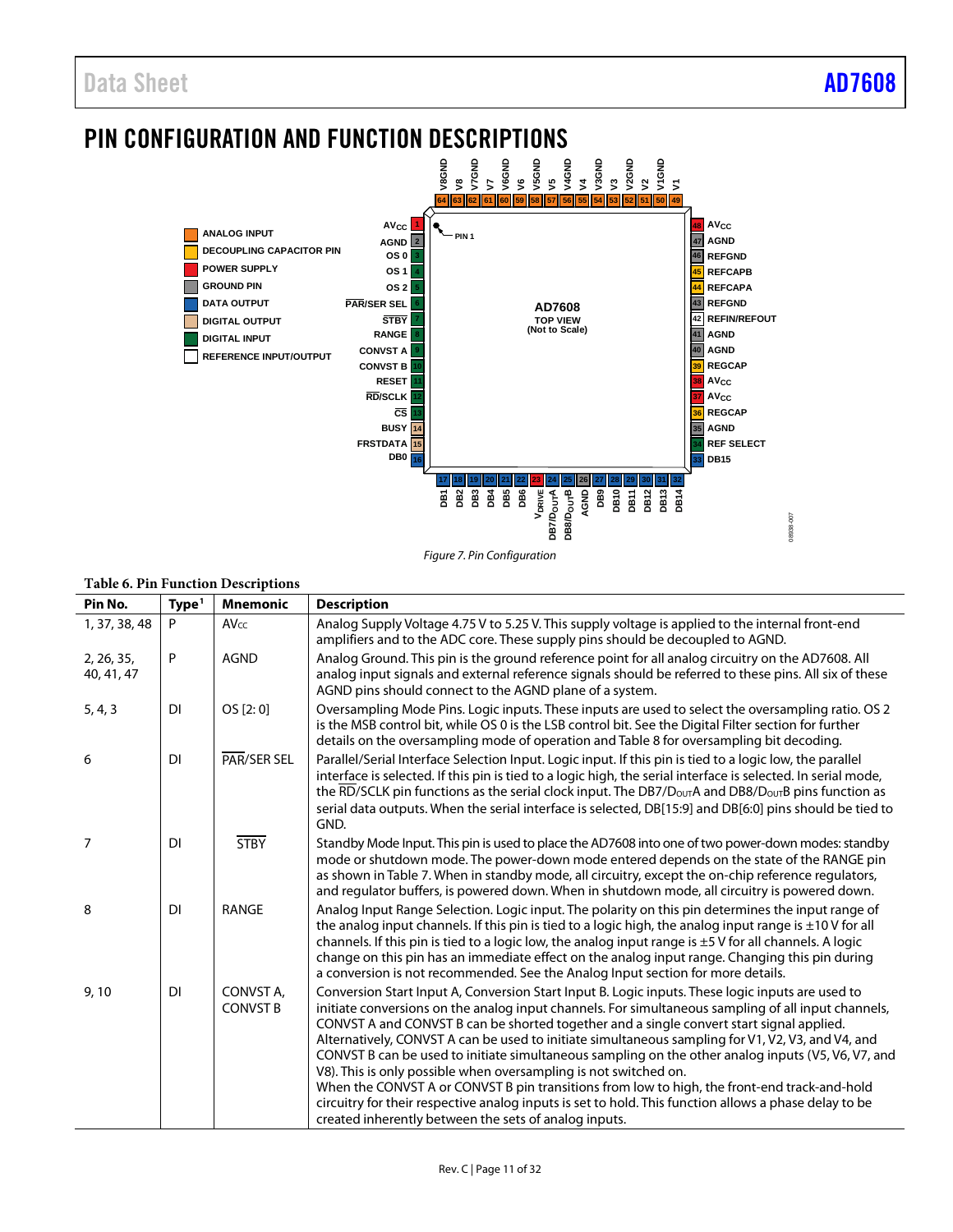| Pin No.  | Type <sup>1</sup> | <b>Mnemonic</b>          | <b>Description</b>                                                                                                                                                                                                                                                                                                                                                                                                                                                                                                                                                                                                                                                                                                                                                                                                                                                        |  |  |  |  |
|----------|-------------------|--------------------------|---------------------------------------------------------------------------------------------------------------------------------------------------------------------------------------------------------------------------------------------------------------------------------------------------------------------------------------------------------------------------------------------------------------------------------------------------------------------------------------------------------------------------------------------------------------------------------------------------------------------------------------------------------------------------------------------------------------------------------------------------------------------------------------------------------------------------------------------------------------------------|--|--|--|--|
| 11       | <b>DI</b>         | <b>RESET</b>             | Reset Input. When set to logic high, the rising edge of RESET resets the AD7608. Once twAKE-UP has                                                                                                                                                                                                                                                                                                                                                                                                                                                                                                                                                                                                                                                                                                                                                                        |  |  |  |  |
|          |                   |                          | elapsed, the part should receive a RESET pulse after power up. The RESET high pulse should be<br>typically 100 ns wide. If a RESET pulse is applied during a conversion, the conversion is aborted. If<br>a RESET pulse is applied during a read, the contents of the output registers resets to all zeros.                                                                                                                                                                                                                                                                                                                                                                                                                                                                                                                                                               |  |  |  |  |
| 12       | <b>DI</b>         | RD/SCLK                  | Parallel Data Read Control Input when Parallel Interface is Selected (RD)/Serial Clock Input when the<br>Serial Interface is Selected (SCLK). When both $\overline{CS}$ and $\overline{RD}$ are logic low in parallel mode, the output                                                                                                                                                                                                                                                                                                                                                                                                                                                                                                                                                                                                                                    |  |  |  |  |
|          |                   |                          | bus is enabled.<br>In parallel mode, two RD pulses are required to read the full 18 bits of conversion results from each<br>channel. The first $\overline{RD}$ pulse outputs DB[17:2], the second $\overline{RD}$ pulse outputs DB[1:0].                                                                                                                                                                                                                                                                                                                                                                                                                                                                                                                                                                                                                                  |  |  |  |  |
|          |                   |                          | In serial mode, this pin acts as the serial clock input for data transfers. The $\overline{\mathsf{CS}}$ falling edge takes the                                                                                                                                                                                                                                                                                                                                                                                                                                                                                                                                                                                                                                                                                                                                           |  |  |  |  |
|          |                   |                          | data output lines, DourA and DourB, out of three-state and clocks out the MSB of the conversion<br>result. The rising edge of SCLK clocks all subsequent data bits onto the Douth and Douth serial data<br>outputs. For further information, see the Conversion Control section.                                                                                                                                                                                                                                                                                                                                                                                                                                                                                                                                                                                          |  |  |  |  |
| 13       | <b>DI</b>         | $\overline{\mathsf{CS}}$ | Chip Select. This active low logic input frames the data transfer. When both CS and RD are logic low                                                                                                                                                                                                                                                                                                                                                                                                                                                                                                                                                                                                                                                                                                                                                                      |  |  |  |  |
|          |                   |                          | in parallel mode, the output bus, DB[15:0], is enabled and the conversion result is output on the<br>parallel data bus lines. In serial mode, the CS is used to frame the serial read transfer and clock out<br>the MSB of the serial output data.                                                                                                                                                                                                                                                                                                                                                                                                                                                                                                                                                                                                                        |  |  |  |  |
| 14       | DO                | <b>BUSY</b>              | Busy Output. This pin transitions to a logic high after both CONVST A and CONVST B rising edges<br>and indicates that the conversion process has started. The BUSY output remains high until the<br>conversion process for all channels is complete. The falling edge of BUSY signals that the conversion<br>data is being latched into the output data registers and is available to be read after a Time t4. Any<br>data read while BUSY is high must be complete before the falling edge of BUSY occurs. Rising edges<br>on CONVST A or CONVST B have no effect while the BUSY signal is high.                                                                                                                                                                                                                                                                         |  |  |  |  |
| 15       | DO                | <b>FRSTDATA</b>          | Digital Output. The FRSTDATA output signal indicates when the first channel, V1, is being read back<br>on either the parallel or serial interface. When the $\overline{CS}$ input is high, the FRSTDATA output pin is in<br>three-state. The falling edge of CS takes FRSTDATA out of three-state. In parallel mode, the falling<br>edge of RD corresponding to the result of V1 then sets the FRSTDATA pin high indicating that the<br>result from V1 is available on the output data bus. The FRSTDATA output returns to a logic low<br>following the third falling edge of RD. In serial mode, FRSTDATA goes high on the falling edge of CS<br>as this clocks out the MSB of V1 on $D_{\text{OUT}}A$ . It returns low on the 18 <sup>th</sup> SCLK falling edge after the $\overline{\text{CS}}$<br>falling edge. See the Conversion Control section for more details. |  |  |  |  |
| 22 to 16 | DO                | DB[6:0]                  | Parallel Output Data Bits, DB6 to DB0. When PAR/SER SEL = 0, these pins act as three-state parallel<br>digital output pins. When CS and RD are low, these pins are used to output DB8 to DB2 of the<br>conversion result during the first RD pulse and output 0 during the second RD pulse. When PAR/SER<br>$SEL = 1$ , these pins should be tied to GND.                                                                                                                                                                                                                                                                                                                                                                                                                                                                                                                 |  |  |  |  |
| 23       | P                 | <b>VDRIVE</b>            | Logic Power Supply Input. The voltage (2.3 V to 5.25 V) supplied at this pin determines the<br>operating voltage of the interface. This pin is nominally at the same supply as the supply of the host<br>interface (that is, DSP and FPGA).                                                                                                                                                                                                                                                                                                                                                                                                                                                                                                                                                                                                                               |  |  |  |  |
| 24       | DO                | DB7/D <sub>OUT</sub> A   | Parallel Output Data Bit 7 (DB7)/Serial Interface Data Output Pin (DourA). When PAR/SER SEL = 0, this<br>pin acts as a three-state parallel digital output pin. When $\overline{CS}$ and $\overline{RD}$ are low, this pin is used to<br>output DB9 of the conversion result. When $\overline{PAR}/\overline{SER}$ SEL = 1, this pin functions as $D_{OUT}A$ and outputs<br>serial conversion data. See the Conversion Control section for further details.                                                                                                                                                                                                                                                                                                                                                                                                               |  |  |  |  |
| 25       | DO                | DB8/D <sub>OUT</sub> B   | Parallel Output Data Bit 8 (DB8)/Serial Interface Data Output Pin (D <sub>OUT</sub> B). When $\overline{PAR}$ /SER SEL = 0, this<br>pin acts as a three-state parallel digital output pin. When $\overline{CS}$ and $\overline{RD}$ are low, this pin is used to<br>output DB10 of the conversion result. When $\overline{PAR}/\overline{SER}$ SEL = 1, this pin functions as $D_{OUT}B$ and<br>outputs serial conversion data. See the Conversion Control section for further details.                                                                                                                                                                                                                                                                                                                                                                                   |  |  |  |  |
| 31 to 27 | DO                | DB[13:9]                 | Parallel Output Data Bits, DB13 to DB9. When $\overline{PAR}/\overline{SER}$ SEL = 0, these pins act as three-state parallel<br>digital output pins. When $\overline{CS}$ and $\overline{RD}$ are low, these pins are used to output DB15 to DB11 of the<br>conversion result during the first RD pulse and output zero during the second RD pulse. When<br>$\overline{PAR}/\overline{SER}$ SEL = 1, these pins should be tied to GND.                                                                                                                                                                                                                                                                                                                                                                                                                                    |  |  |  |  |
| 32       | DO/DI             | <b>DB14</b>              | Parallel Output Data Bit 14 (DB14). When PAR/SER SEL = 0, this pin act as three-state parallel digital<br>output pin. When CS and RD are low, this pin is used to output DB16 of the conversion result during the<br>first RD pulse and DB0 of the same conversion result during the second RD pulse. When PAR/SER<br>$SEL = 1$ , this pins should be tied to GND.                                                                                                                                                                                                                                                                                                                                                                                                                                                                                                        |  |  |  |  |
| 33       | DO/DI             | DB15                     | Parallel Output Data Bit 15 (DB15). When PAR/SER SEL = 0, this pin acts as three-state parallel digital<br>output pin. This pin is used to output DB17 of the conversion result during the first RD pulse and<br>DB1 of the same conversion result during the second RD pulse. When $\overline{PAR/SER}$ SEL = 1, this pins<br>should be tied to GND.                                                                                                                                                                                                                                                                                                                                                                                                                                                                                                                     |  |  |  |  |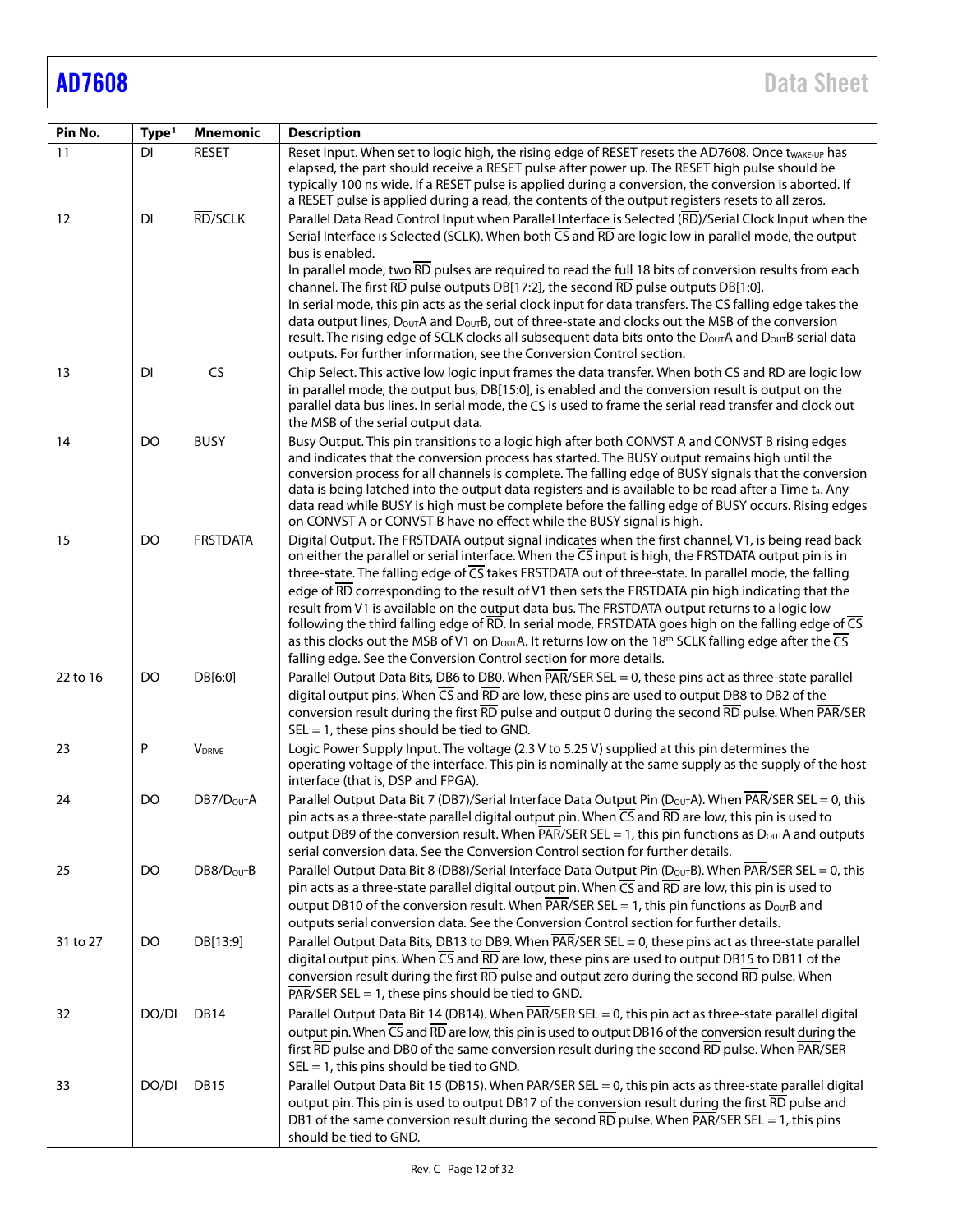<span id="page-12-0"></span>

| Pin No.                              | Type <sup>1</sup> | <b>Mnemonic</b>                  | <b>Description</b>                                                                                                                                                                                                                                                                                                                                                                                                                                                                                                                                                     |
|--------------------------------------|-------------------|----------------------------------|------------------------------------------------------------------------------------------------------------------------------------------------------------------------------------------------------------------------------------------------------------------------------------------------------------------------------------------------------------------------------------------------------------------------------------------------------------------------------------------------------------------------------------------------------------------------|
| 34                                   | DI                | <b>REF SELECT</b>                | Internal/External Reference Selection Input. Logic input. If this pin is set to logic high then the<br>internal reference is selected and is enabled, if this pin is set to logic low then the internal reference<br>is disabled and an external reference voltage must be applied to the REFIN/REFOUT pin.                                                                                                                                                                                                                                                            |
| 36, 39                               | P                 | <b>RFGCAP</b>                    | Decoupling Capacitor Pins for Voltage Output from Internal Regulator. These output pins should be<br>decoupled separately to AGND using a 1 µF capacitor. The voltage on these output pins is in the<br>range of 2.5 V to 2.7 V.                                                                                                                                                                                                                                                                                                                                       |
| 42                                   | <b>REF</b>        | REFIN/<br><b>REFOUT</b>          | Reference Input/Reference Output. The on-chip reference of 2.5 V is available on this pin for external<br>use if the REF SELECT pin is set to a logic high. Alternatively, the internal reference can be disabled<br>by setting the REF SELECT pin to a logic low and an external reference of 2.5 V can be applied to this<br>input. See the Internal/External Reference section. Decoupling is required on this pin for both the<br>internal or external reference options. A 10 µF capacitor should be applied from this pin to ground<br>close to the REFGND pins. |
| 43, 46                               | <b>REF</b>        | REFGND                           | Reference Ground Pins. These pins should be connected to AGND.                                                                                                                                                                                                                                                                                                                                                                                                                                                                                                         |
| 44, 45                               | <b>REF</b>        | REFCAPA,<br><b>REFCAPB</b>       | Reference Buffer Output Force/Sense Pins. These pins must be connected together and decoupled<br>to AGND using a low ESR 10 µF ceramic capacitor.                                                                                                                                                                                                                                                                                                                                                                                                                      |
| 49, 51, 53,<br>55, 57, 59,<br>61,63  | AI                | V <sub>1</sub> to V <sub>8</sub> | Analog Inputs. These pins are single-ended analog inputs. The analog input range of these channels<br>is determined by the RANGE pin.                                                                                                                                                                                                                                                                                                                                                                                                                                  |
| 50, 52, 54,<br>56, 58, 60,<br>62, 64 | Al/<br><b>GND</b> | V <sub>1</sub> GND to<br>V8GND   | Analog Input Ground Pins. These pins correspond to the V1 to V8 analog input pins. Connect all<br>analog input AGND pins to the AGND plane of a system.                                                                                                                                                                                                                                                                                                                                                                                                                |

<sup>1</sup> Refers to classification of pin type; P denotes power, AI denotes analog input, REF denotes reference, DI denotes digital input, DO denotes digital output.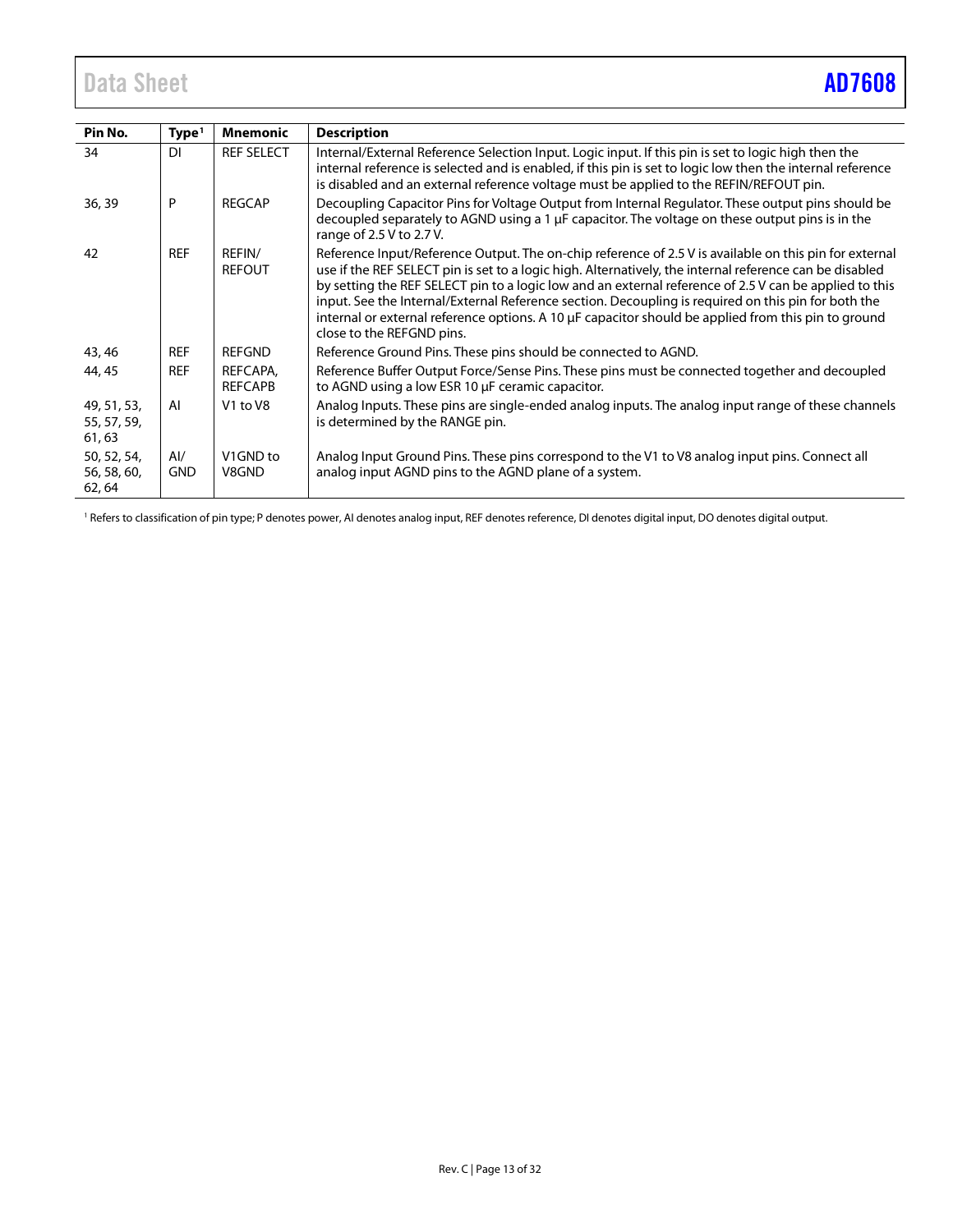# <span id="page-13-0"></span>TYPICAL PERFORMANCE CHARACTERISTICS



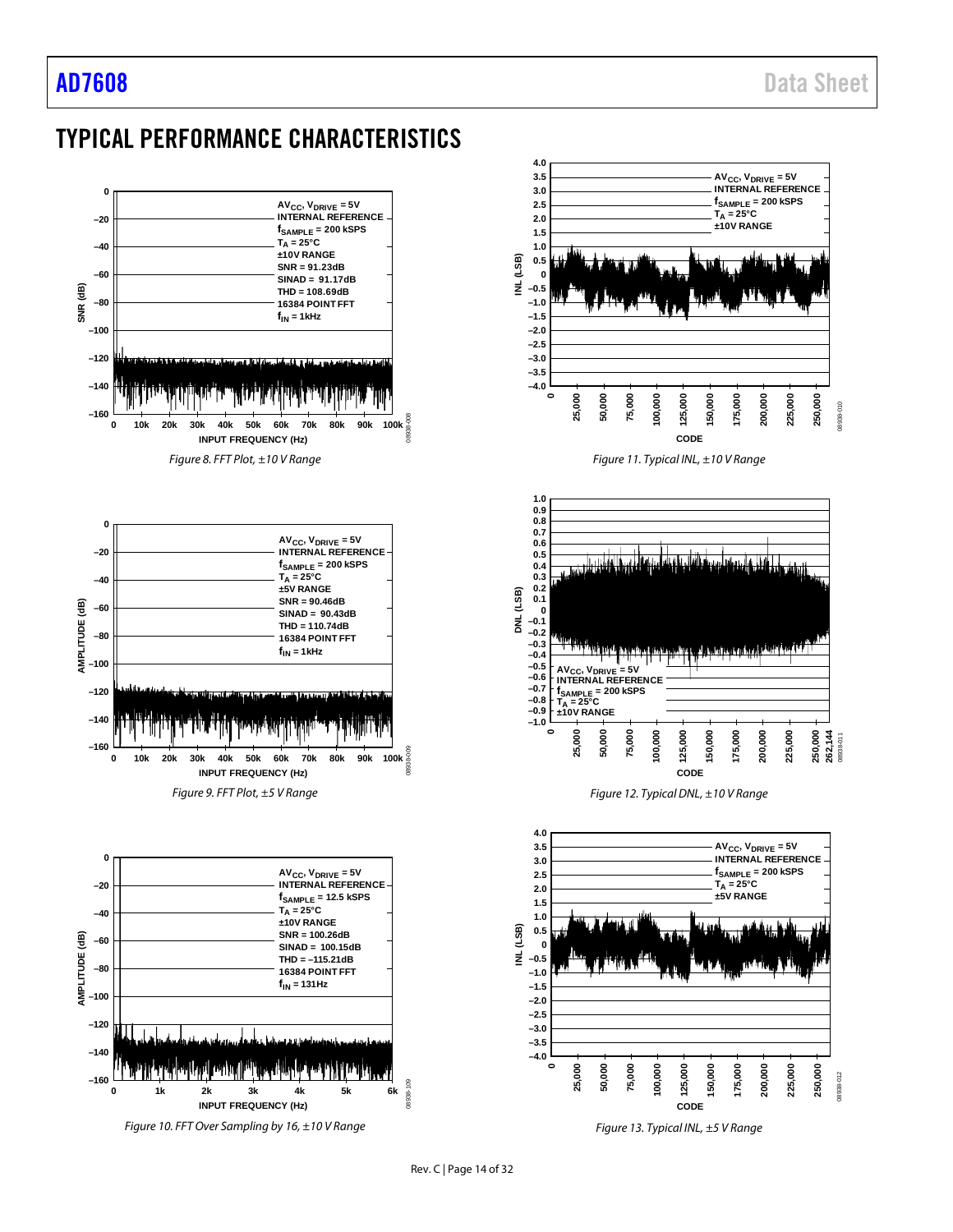

*Range*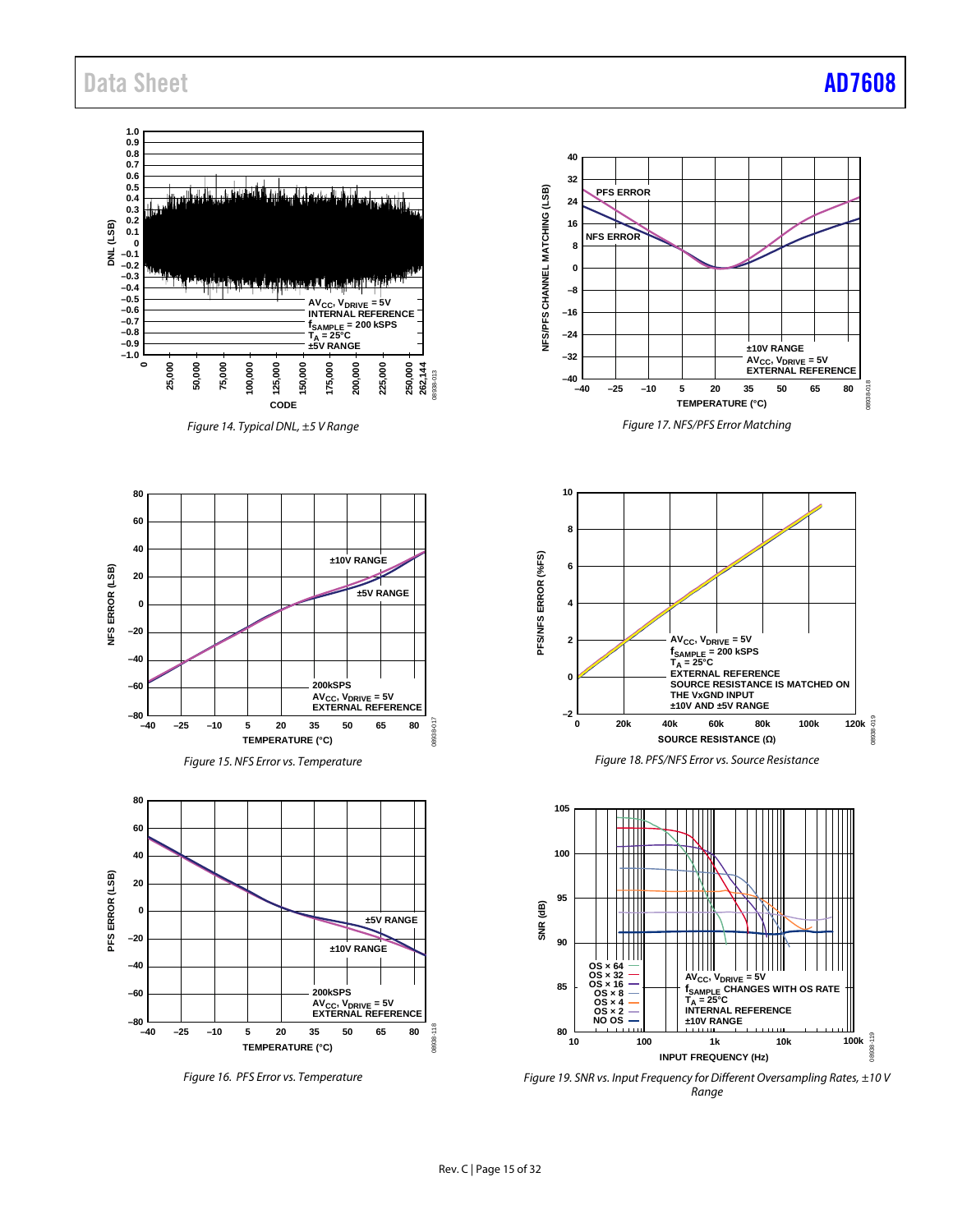

*Figure 20. SNR vs. Input Frequency for Different Oversampling Rates, ±5 V Range*



*Figure 21. THD vs. Input Frequency for Various Source Impedances, ±10 V Range*



*Figure 22. THD vs. Input Frequency for Various Source Impedances,±5 VRange*



*Figure 23. Bipolar Zero Code Error vs. Temperature*



*Figure 24. Bipolar Zero Code Error Matching Between Channels* 



<span id="page-15-0"></span>*Figure 25. Channel-to-Channel Isolation*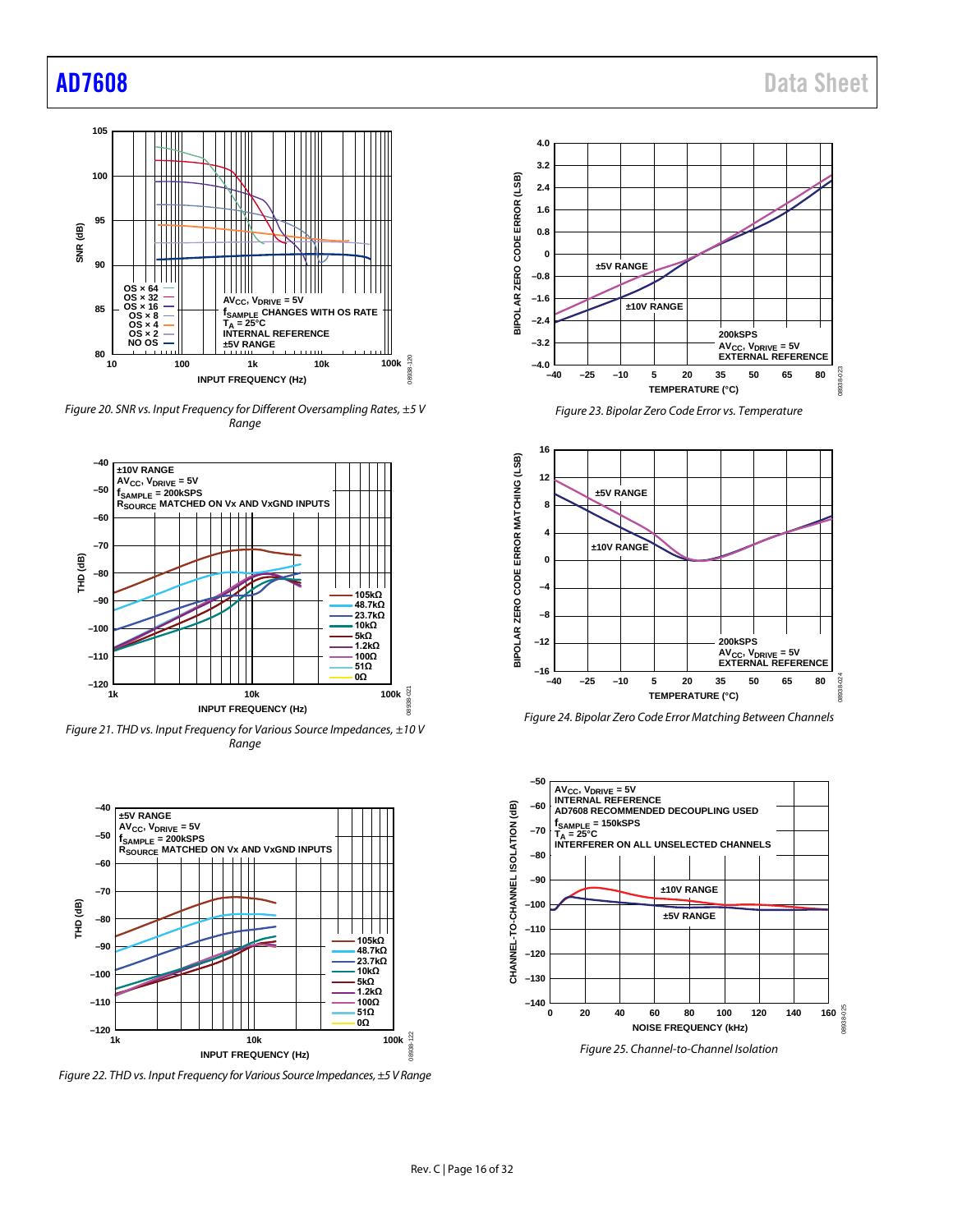**110 105 ±10V RANGE DYNAMIC RANGE (dB)** DYNAMIC RANGE (dB) **100 ±5V RANGE 95 90 AVCC, VDRIVE = 5V TA = 25 °C INTERNAL REFERENCE 85 fSAMPLE SCALES WITH OS RATIO fIN SCALES WITH OS RATIO 80 NO OS OS × 2 OS × 4 OS × 8 OS × 16 OS × 32 OS × 64** 8938-026 08938-026 **OVERSAMPLING RATIO**

*Figure 26. Dynamic Range vs. Oversampling Ratio*







<span id="page-16-0"></span>*Figure 28. Analog Input Current vs. Input Voltage Across Temperature*





*Figure 30. PSRR*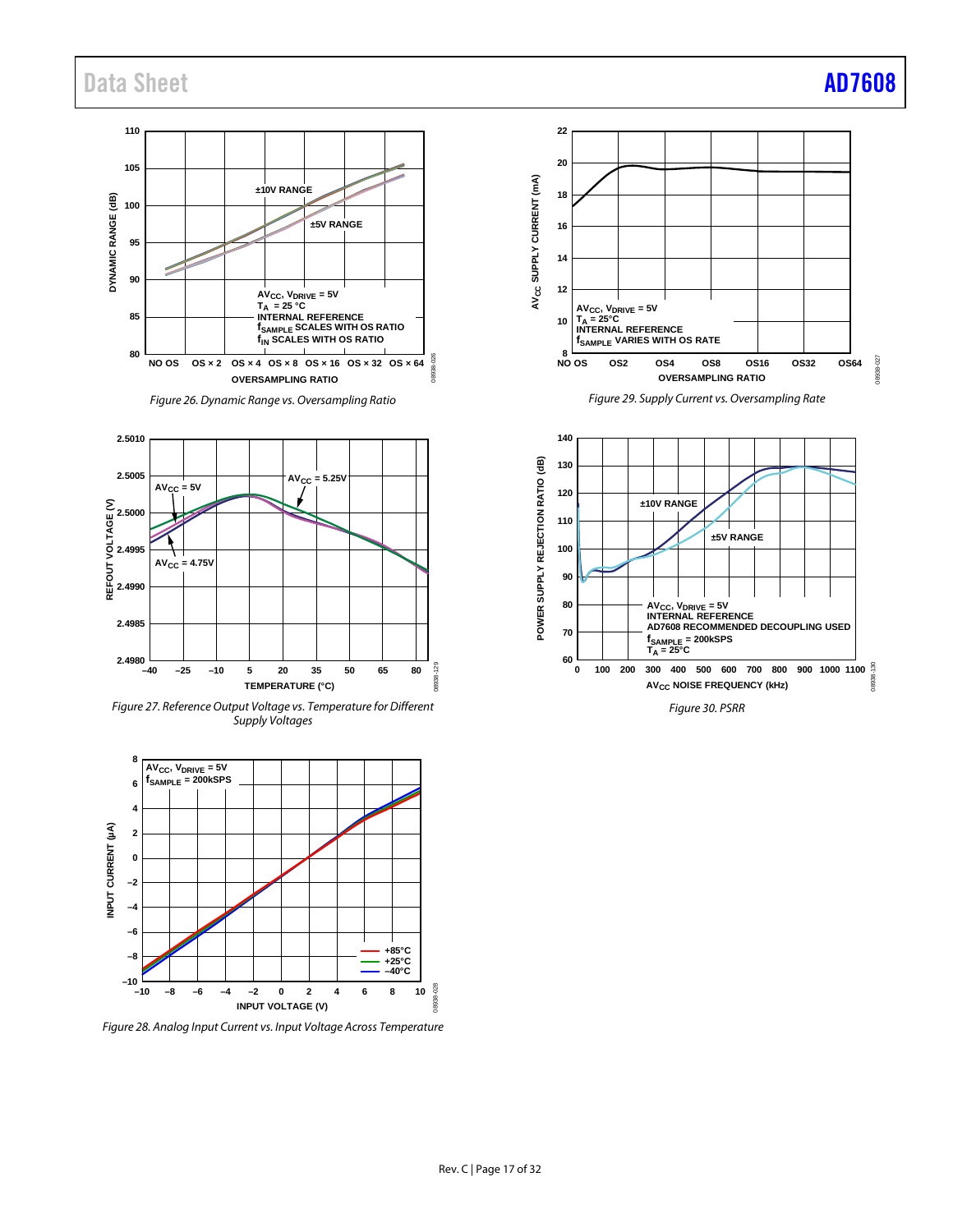## <span id="page-17-0"></span>**TERMINOLOGY**

#### **Integral Nonlinearity**

The maximum deviation from a straight line passing through the endpoints of the ADC transfer function. The endpoints of the transfer function are zero scale, at ½ LSB below the first code transition; and full scale, at ½ LSB above the last code transition.

#### **Differential Nonlinearity**

The difference between the measured and the ideal 1 LSB change between any two adjacent codes in the ADC.

#### **Bipolar Zero Code Error**

The deviation of the midscale transition (all 1s to all 0s) from the ideal, which is  $0$  V – ½ LSB.

#### **Bipolar Zero Code Error Match**

The absolute difference in bipolar zero code error between any two input channels.

#### **Positive Full-Scale Error**

The deviation of the actual last code transition from the ideal last code transition (10 V − 1½ LSB (9.99988) and 5 V − 1½ LSB (4.99994)) after bipolar zero code error is adjusted out. The positive full-scale error includes the contribution from the internal reference buffer.

#### **Positive Full-Scale Error Match**

The absolute difference in positive full-scale error between any two input channels.

#### **Negative Full-Scale Error**

The deviation of the first code transition from the ideal first code transition (−10 V + ½ LSB (−9.99996) and −5 V + ½ LSB (−4.99998)) after the bipolar zero code error is adjusted out. The negative full-scale error includes the contribution from the internal reference buffer.

#### **Negative Full-Scale Error Match**

The absolute difference in negative full-scale error between any two input channels.

#### **Signal-to-(Noise + Distortion) Ratio**

The measured ratio of signal-to-(noise + distortion) at the output of the ADC. The signal is the rms amplitude of the fundamental. Noise is the sum of all nonfundamental signals up to half the sampling frequency  $(f<sub>s</sub>/2, excluding dc)$ .

The ratio depends on the number of quantization levels in the digitization process; the more levels, the smaller the quantization noise.

The theoretical signal-to-(noise + distortion) ratio for an ideal N-bit converter with a sine wave input is given by

*Signal-to-*(*Noise* + *Distortio*n) = (6.02 *N* + 1.76) dB

Thus, for an 18-bit converter, the signal-to-(noise + distortion) is 110.12 dB.

### **Total Harmonic Distortion (THD)**

The ratio of the rms sum of the harmonics to the fundamental. For the AD7608, it is defined as

$$
THD(dB) =
$$

$$
20\log{\frac{\sqrt{V_2^2+V_3^2+V_4^2+V_5^2+V_6^2+V_7^2+V_8^2+V_9^2}}{V_1}}
$$

where:

*V1* is the rms amplitude of the fundamental.

*V2* to *V9* are the rms amplitudes of the second through ninth harmonics.

#### **Peak Harmonic or Spurious Noise**

The ratio of the rms value of the next largest component in the ADC output spectrum (up to  $f_s/2$ , excluding dc) to the rms value of the fundamental. Normally, the value of this specification is determined by the largest harmonic in the spectrum, but for ADCs where the harmonics are buried in the noise floor, it is determined by a noise peak.

#### **Intermodulation Distortion (IMD)**

With inputs consisting of sine waves at two frequencies, fa and fb, any active device with nonlinearities creates distortion products at sum and difference frequencies of mfa  $\pm$  nfb, where m, n = 0, 1, 2, 3. Intermodulation distortion terms are those for which neither m nor n is equal to 0. For example, the second-order terms include  $(fa + fb)$  and  $(fa - fb)$ , and the third-order terms include (2fa + fb), (2fa − fb), (fa + 2fb), and (fa − 2fb).

The calculation of the intermodulation distortion is per the THD specification, where it is the ratio of the rms sum of the individual distortion products to the rms amplitude of the sum of the fundamentals expressed in decibels (dB).

#### **Power Supply Rejection Ratio (PSRR)**

Variations in power supply affect the full-scale transition but not the converter's linearity. PSR is the maximum change in fullscale transition point due to a change in power supply voltage from the nominal value. The PSR ratio (PSRR) is defined as the ratio of the power in the ADC output at full-scale frequency, f, to the power of a 100 mV p-p sine wave applied to the ADC's V<sub>DD</sub> and V<sub>ss</sub> supplies of Frequency fs.

$$
PSRR (dB) = 10 \log (Pf/Pf_s)
$$

where:

*Pf* is equal to the power at Frequency f in the ADC output.  $Pf_S$  is equal to the power at Frequency  $f_S$  coupled onto the AV<sub>CC</sub> supply.

#### **Channel-to-Channel Isolation**

Channel-to-channel isolation is a measure of the level of crosstalk between all input channels. It is measured by applying a full-scale sine wave signal, up to 160 kHz, to all unselected input channels and then determining the degree to which the signal attenuates in the selected channel with a 1 kHz sine wave signal applied (see [Figure 25\)](#page-15-0).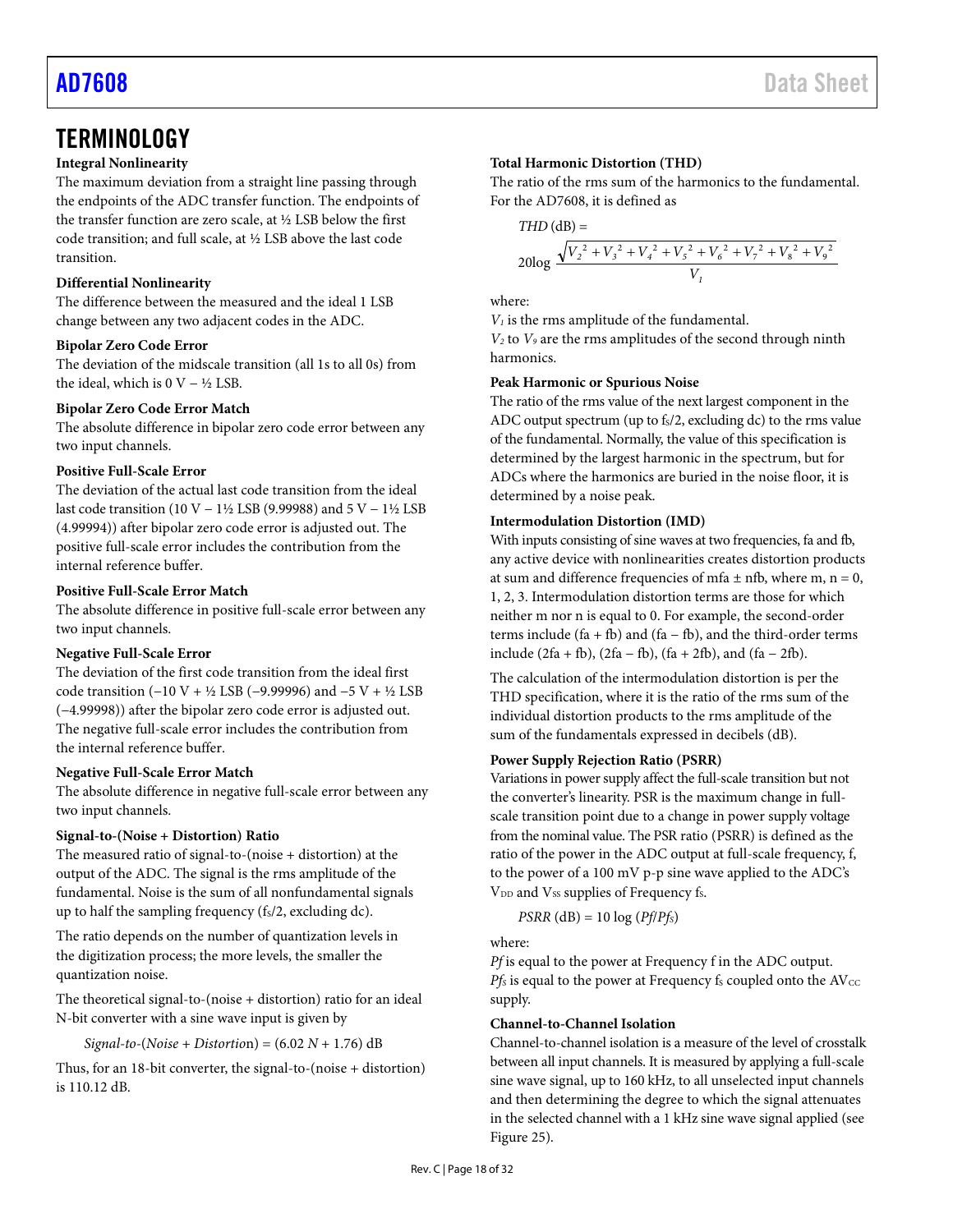## <span id="page-18-0"></span>THEORY OF OPERATION **CONVERTER DETAILS**

<span id="page-18-1"></span>The AD7608 is a data acquisition system that employs a high speed, low power, charge redistribution, successive approximation analog-to-digital converter (ADC) and allows the simultaneous sampling of eight analog input channels. The analog inputs on the AD7608 can accept true bipolar input signals. The RANGE pin is used to select either ±10 V or ±5 V as the input range. The AD7608 operates from a single 5 V supply.

The AD7608 contains input clamp protection, input signal scaling amplifiers, a second-order antialiasing filter, track-andhold amplifiers, an on-chip reference, reference buffers, a high speed ADC, a digital filter, and high speed parallel and serial interfaces. Sampling on the AD7608 is controlled using the CONVST x signals.

## <span id="page-18-2"></span>**ANALOG INPUT**

#### *Analog Input Ranges*

The AD7608 can handle true bipolar, single-ended input voltages. The logic level on the RANGE pin determines the analog input range of all analog input channels. If this pin is tied to a logic high, the analog input range is  $\pm 10$  V for all channels. If this pin is tied to a logic low, the analog input range is  $\pm$ 5 V for all channels. A logic change on the RANGE pin has an immediate effect on the analog input range; however, there is typically a settling time of approximately 80 µs, in addition to the normal acquisition time requirement. The recommended practice is to hardwire the RANGE pin according to the desired input range for the system signals.

During normal operation, the applied analog input voltage should remain within the analog input range selected via the range pin. A RESET pulse must be applied after power-up to ensure the analog input channels are configured for the range selected.

When in a power-down mode, it is recommended to tie the analog inputs to GND. As per th[e Analog Input Clamp Protection](#page-18-3) section, the overvoltage clamp protection is recommended for use in transient overvoltage conditions and should not remain active for extended periods. Stressing the analog inputs outside of the conditions mentioned here may degrade the Bipolar Zero Code error and THD performance of the AD7608.

#### *Analog Input Impedance*

The analog input impedance of the AD7608 is 1 MΩ. This is a fixed input impedance that does not vary with the AD7608 sampling frequency. This high analog input impedance eliminates the need for a driver amplifier in front of the AD7608, allowing for direct connection to the source or sensor. With the need for a driver amplifier eliminated, bipolar supplies (which are often a source of noise in a system) can be removed from the signal chain.

### <span id="page-18-3"></span>*Analog Input Clamp Protection*

[Figure 31](#page-18-4) shows the analog input structure of the AD7608. Each AD7608 analog input contains clamp protection circuitry. Despite single 5 V supply operation, this analog input clamp protection allows for an input overvoltage up to ±16.5 V.



*Figure 31. Analog Input Circuitry*

<span id="page-18-4"></span>[Figure](#page-18-5) 32 shows the voltage vs. current characteristic of the clamp circuit. For input voltages of up to ±16.5 V, no current flows in the clamp circuit. For input voltages that are above ±16.5 V, the AD7608 clamp circuitry turns on.



<span id="page-18-5"></span>A series resistor should be placed on the analog input channels to limit the current to ±10 mA for input voltages above ±16.5 V. In an application where there is a series resistance on an analog input channel, Vx, a corresponding resistance is required on the analog input GND channel, VxGND (see [Figure 33\)](#page-18-6). If there is no corresponding resistor on the VxGND channel, an offset error occurs on that channel.



<span id="page-18-6"></span>*Figure 33. Input Resistance Matching on the Analog Input*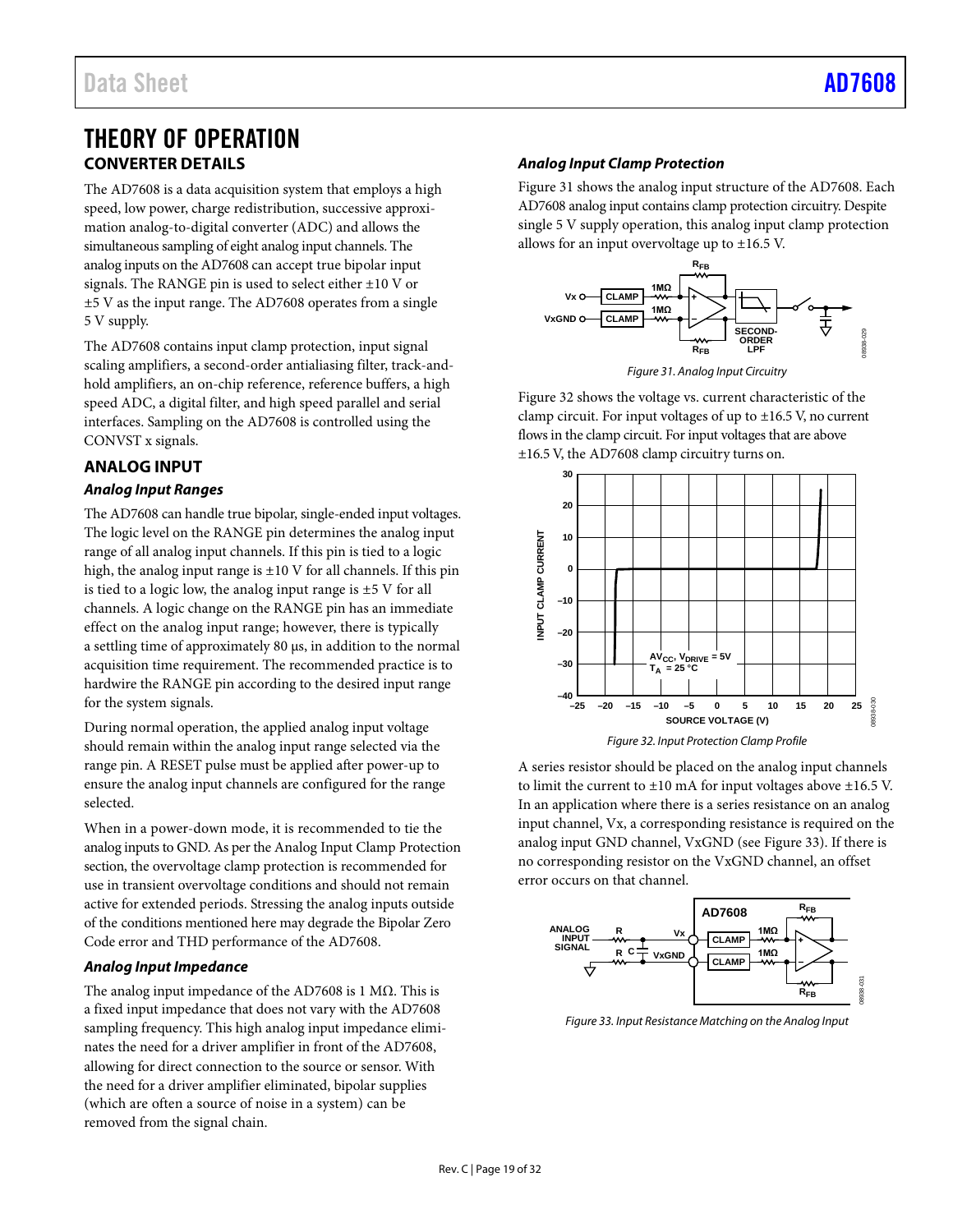#### *Analog Input Antialiasing Filter*

An analog antialiasing filter (a second-order Butterworth) is also provided on the AD7608[. Figure 34](#page-19-1) an[d Figure 35](#page-19-2) show the frequency and phase response, respectively, of the analog antialiasing filter. In the ±5 V range, the −3 dB frequency is typically 15 kHz. In the ±10 V range, the −3 dB frequency is typically 23 kHz.

<span id="page-19-1"></span>

#### <span id="page-19-2"></span>*Track-and-Hold Amplifiers*

The track-and-hold amplifiers on the AD7608 allow the ADC to accurately acquire an input sine wave of full-scale amplitude to 18-bit resolution. The track-and-hold amplifiers sample their respective inputs simultaneously on the rising edge of CONVST x. The aperture time for track-and-hold (that is, the delay time between the external CONVST x signal and the

track-and-hold actually going into hold) is well matched, by design, across all eight track-and-holds on one device and from device to device. This matching allows more than one AD7608 device to be sampled simultaneously in a system.

The end of the conversion process across all eight channels is indicated by the falling edge of BUSY; and it is at this point that the track-and-holds return to track mode, and the acquisition time for the next set of conversions begins.

The conversion clock for the part is internally generated, and the conversion time for all channels is 4 µs on the AD7608. The BUSY signal returns low after all eight conversions to indicate the end of the conversion process. On the falling edge of BUSY, the track-and-hold amplifiers return to track mode. New data can be read from the output register via the parallel or serial interface after BUSY goes low; or, alternatively, data from the previous conversion can be read while BUSY is high. Reading data from the AD7608 while a conversion is in progress has little effect on performance and allows a faster throughput to be achieved. In parallel mode at  $V_{DRIVE} > 3.3$  V, the SNR is reduced by ~1.5 dB when reading during a conversion.

#### <span id="page-19-0"></span>**ADC TRANSFER FUNCTION**

The output coding of the AD7608 is twos complement. The designed code transitions occur midway between successive integer LSB values, that is, 1/2 LSB, 3/2 LSB. The LSB size is FSR/262,144 for the AD7608. The ideal transfer characteristic for the AD7608 is shown i[n Figure 36.](#page-19-3)



*Figure 36. AD7608 Transfer Characteristic*

<span id="page-19-3"></span>The LSB size is dependent on the analog input range selected.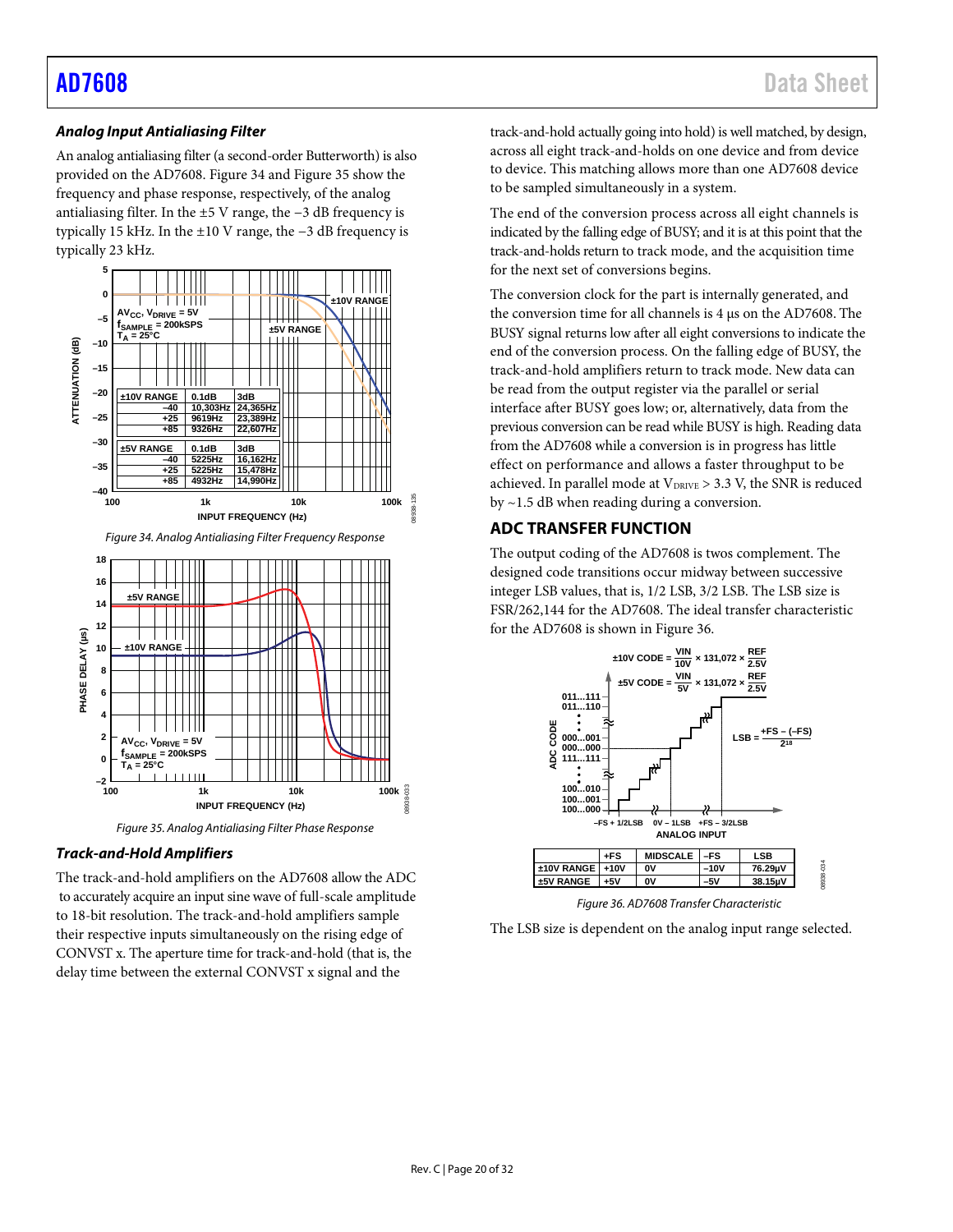08938-035

## <span id="page-20-0"></span>**INTERNAL/EXTERNAL REFERENCE**

The AD7608 contains an on-chip 2.5 V band gap reference. The REFIN/REFOUT pin allows access to the 2.5 V reference that generates the on-chip 4.5 V reference internally, or it allows an external reference of 2.5 V to be applied to the AD7608. An externally applied reference of 2.5 V is also gained up to 4.5 V, using the internal buffer. This 4.5 V buffered reference is the reference used by the SAR ADC.

The REF SELECT pin is a logic input pin that allows the user to select between the internal reference or an external reference. If this pin is set to logic high, the internal reference is selected and enabled. If this pin is set to logic low, the internal reference is disabled and an external reference voltage must be applied to the REFIN/REFOUT pin. The internal reference buffer is always enabled. After a reset, the AD7608 operates in the reference mode selected by the REF SELECT pin. Decoupling is required on the REFIN/REFOUT pin for both the internal and external reference options. A 10 µF ceramic capacitor is required on the REFIN/REFOUT pin.

The AD7608 contains a reference buffer configured to gain the REF voltage up to ~4.5 V, as shown i[n Figure 37.](#page-20-1) The REFCAPA and REFCAPB pins must be shorted together externally, and a ceramic capacitor of 10 μF applied to REFGND, to ensure that the reference buffer is in closed-loop operation. The reference voltage available at the REFIN/REFOUT pin is 2.5 V.

When the AD7608 is configured in external reference mode, the REFIN/REFOUT pin is a high input impedance pin. For applications using multiple AD7608 devices, the following configurations are recommended, depending on the application requirements.

#### *External Reference Mode*

On[e ADR421](https://www.analog.com/ADR421?doc=AD7608.pdf) external reference can be used to drive the REFIN/REFOUT pins of all AD7608 devices (see [Figure 38\)](#page-20-2). In this configuration, each REFIN/REFOUT pin of the AD7608 should be decoupled with at least a 100 nF decoupling capacitor.

#### *Internal Reference Mode*

One AD7608 device, configured to operate in the internal reference mode, can be used to drive the remaining AD7608 devices, which are configured to operate in external reference mode (see [Figure](#page-20-3) 39). The REFIN/REFOUT pin of the AD7608, configured in internal reference mode, should be decoupled using a 10  $\mu$ F ceramic decoupling capacitor. The other AD7608 devices, configured in external reference mode, should use at least a 100 nF decoupling capacitor on their REFIN/REFOUT pins.



*Figure 37. Reference Circuitry*

<span id="page-20-1"></span>

<span id="page-20-2"></span>*Figure 38. Single External Reference Driving Multiple AD7608 REFIN Pins*



<span id="page-20-3"></span>*Figure 39. Internal Reference Driving Multiple AD7608 REFIN Pins*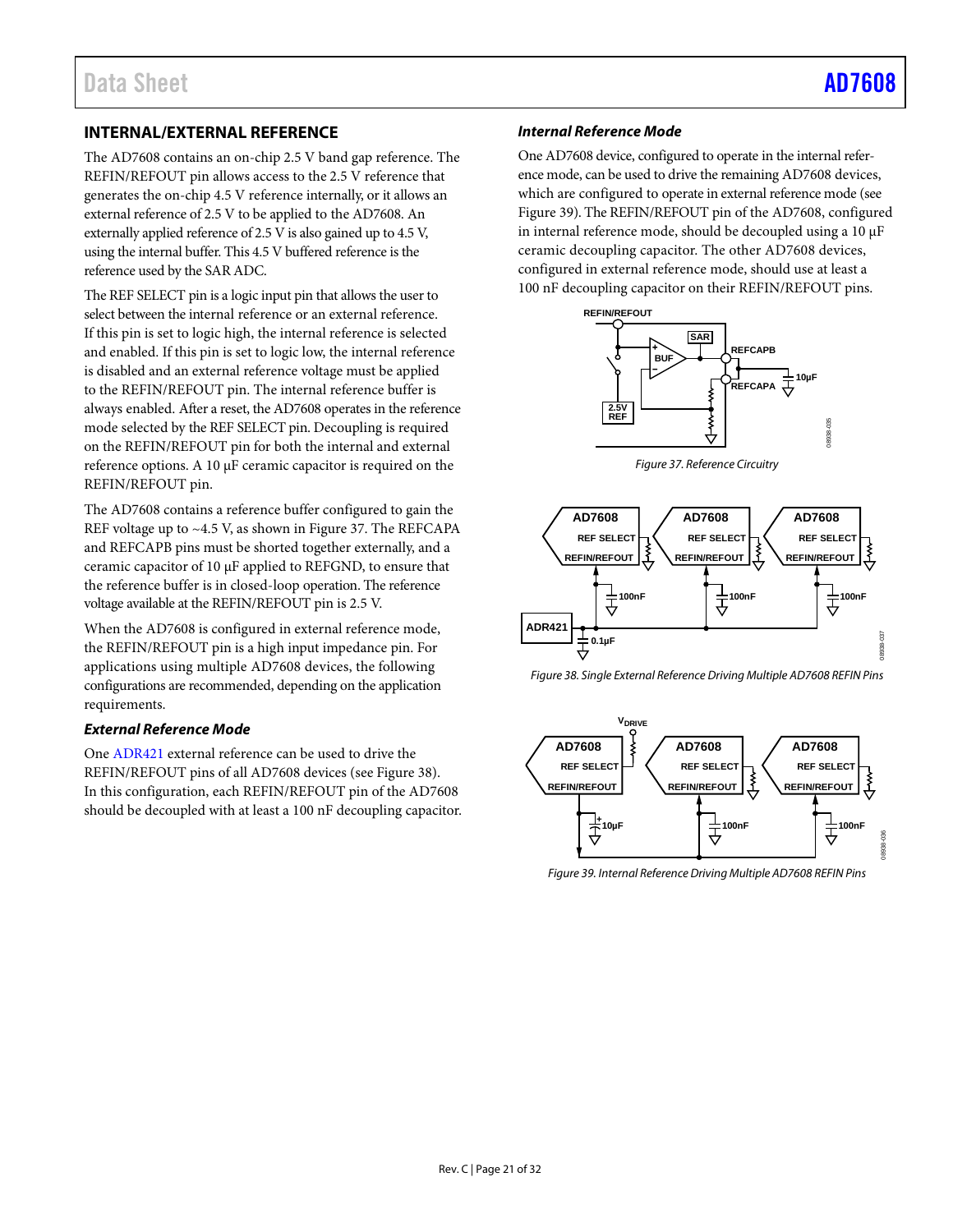### <span id="page-21-0"></span>**TYPICAL CONNECTION DIAGRAM**

[Figure 40](#page-21-3) shows the typical connection diagram for the AD7608. There are four AVCC supply pins on the part, and each of the four pins should be decoupled using a 100 nF capacitor at each supply pin and a 10 µF capacitor at the supply source. The AD7608 can operate with the internal reference or an externally applied reference. In this configuration, the AD7608 is configured to operate with the internal reference. When using a single AD7608 device on the board, the REFIN/REFOUT pin should be decoupled with a 10 µF capacitor. Refer to the [Internal/External](#page-20-0)  [Reference](#page-20-0) section when using an application with multiple AD7608 devices. The REFCAPA and REFCAPB pins are shorted together and decoupled with a 10 µF ceramic capacitor.

The V<sub>DRIVE</sub> supply is connected to the same supply as the processor. The VDRIVE voltage controls the voltage value of the output logic signals. For layout, decoupling, and grounding hints, see th[e Layout Guidelines](#page-29-0) section.

After supplies have been applied to the AD7608, apply a RESET signal to the device to ensure it is configured for the correct mode of operation.

#### <span id="page-21-1"></span>**POWER-DOWN MODES**

There are two power-down modes available on the AD7608: standby mode and shutdown mode. The STBY pin controls whether the AD7608 is in normal mode or in one of the two power-down modes.

and REFCAPB pins must charge up. In standby mode, the on-chip reference and regulators remain powered up, and the amplifiers and ADC core are powered down.

When the AD7608 is placed in shutdown mode, the current consumption is 11 µA maximum and power-up time is approximately 13 ms (external reference mode). In shutdown mode, all circuitry is powered down. When the AD7608 is powered up from shutdown mode, a RESET signal must be applied to the AD7608 after the required power-up time has elapsed.

#### <span id="page-21-2"></span>**Table 7. Power-Down Mode Selection**

| <b>Power-Down Mode</b> | <b>STBY</b> | <b>RANGE</b> |
|------------------------|-------------|--------------|
| Standby                |             |              |
| Shutdown               |             |              |



<span id="page-21-3"></span><sup>1</sup>DECOUPLING SHOWN ON THE AV<sub>CC</sub> PIN APPLIES TO EACH AV<sub>CC</sub> PIN (PIN 1, PIN 37, PIN 38, PIN 48). DECOUPLING CAPACITOR CAN BE SHARED BETWEEN AV<sub>CC</sub> PIN 37 AND PIN 38. **2DECOUPLING SHOWN ON THE REGCAP PIN APPLIES TO EACH REGCAP PIN (PIN 36, PIN 39).**

08938-038

*Figure 40. Typical Connection Diagram*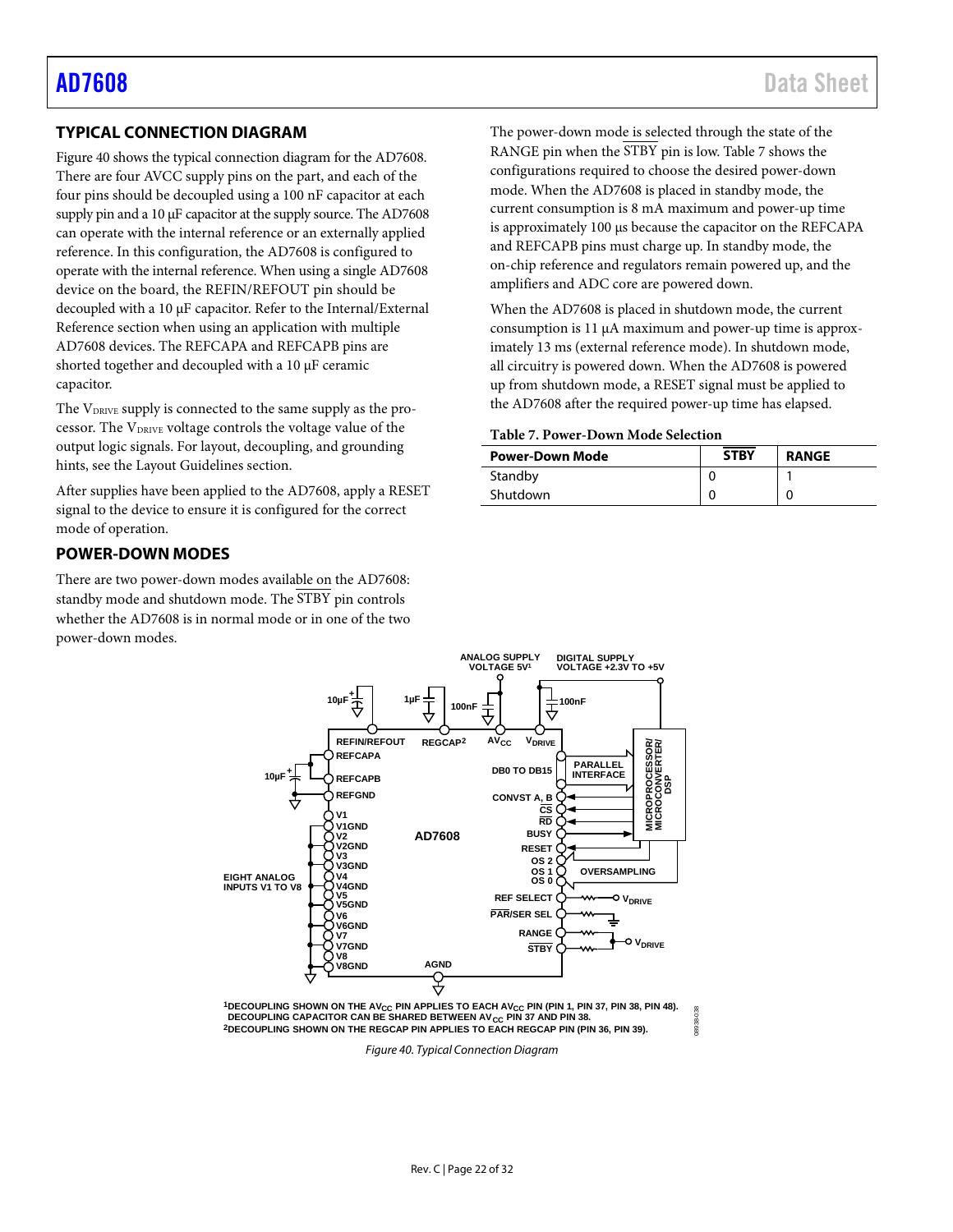## <span id="page-22-0"></span>**CONVERSION CONTROL**

#### *Simultaneous Sampling on All Analog Input Channels*

The AD7608 allows simultaneous sampling of all analog input channels. All channels are sampled simultaneously when both CONVST x pins (CONVST A, CONVST B) are tied together. A single CONVST x signal is used to control both CONVST x inputs. The rising edge of this common CONVST x signal initiates simultaneous sampling on all analog input channels.

The AD7608 contains an on-chip oscillator that is used to perform the conversions. The conversion time for all ADC channels is t<sub>CONV</sub>. The BUSY signal indicates to the user when conversions are in progress, so when the rising edge of CONVST x is applied, BUSY goes logic high and transitions low at the end of the entire conversion process. The falling edge of the BUSY signal is used to place all eight track-and-hold amplifiers back into track mode. The falling edge of BUSY also indicates that the new data can now be read from the parallel bus (DB[15:0]), or the  $D_{\text{OUT}}A$  and  $D_{\text{OUT}}B$  serial data lines.

#### *Simultaneously Sampling Two Sets of Channels*

The AD7608 also allows the analog input channels to be sampled simultaneously in two sets. This can be used in powerline protection and measurement systems to compensate for phase differences introduced by PT and CT transformers. In a 50 Hz system, this allows for up to 9° of phase compensation; and in a 60 Hz system, it allows for up to 10° of phase compensation.

This is accomplished by pulsing the two CONVST x pins independently and is possible only if oversampling is not in use. CONVST A is used to initiate simultaneous sampling of the first set of channels (V1 to V4) and CONVST B is used to initiate simultaneous sampling on the second set of analog input channels (V5 to V8), as illustrated i[n Figure 41.](#page-22-1) On the rising edge of CONVST A, the track-and-hold amplifiers for the first set of channels are placed into hold mode. On the rising edge of CONVST B, the track-and-hold amplifiers for the second set of channels are placed into hold mode. The conversion process begins once both rising edges of CONVST x have occurred; therefore BUSY goes high on the rising edge of the later CONVST x signal. In [Table 3,](#page-5-2) Time t<sub>5</sub> indicates the maximum allowable time between CONVST x sampling points.

There is no change to the data read process when using two separate CONVST x signals.

Connect all unused analog input channels to AGND. The results for any unused channels are still included in the data read because all channels are always converted.



<span id="page-22-1"></span>*Figure 41. Simultaneous Sampling on Channel Sets Using Independent CONVST A/CONVST B Signals—Parallel Mode*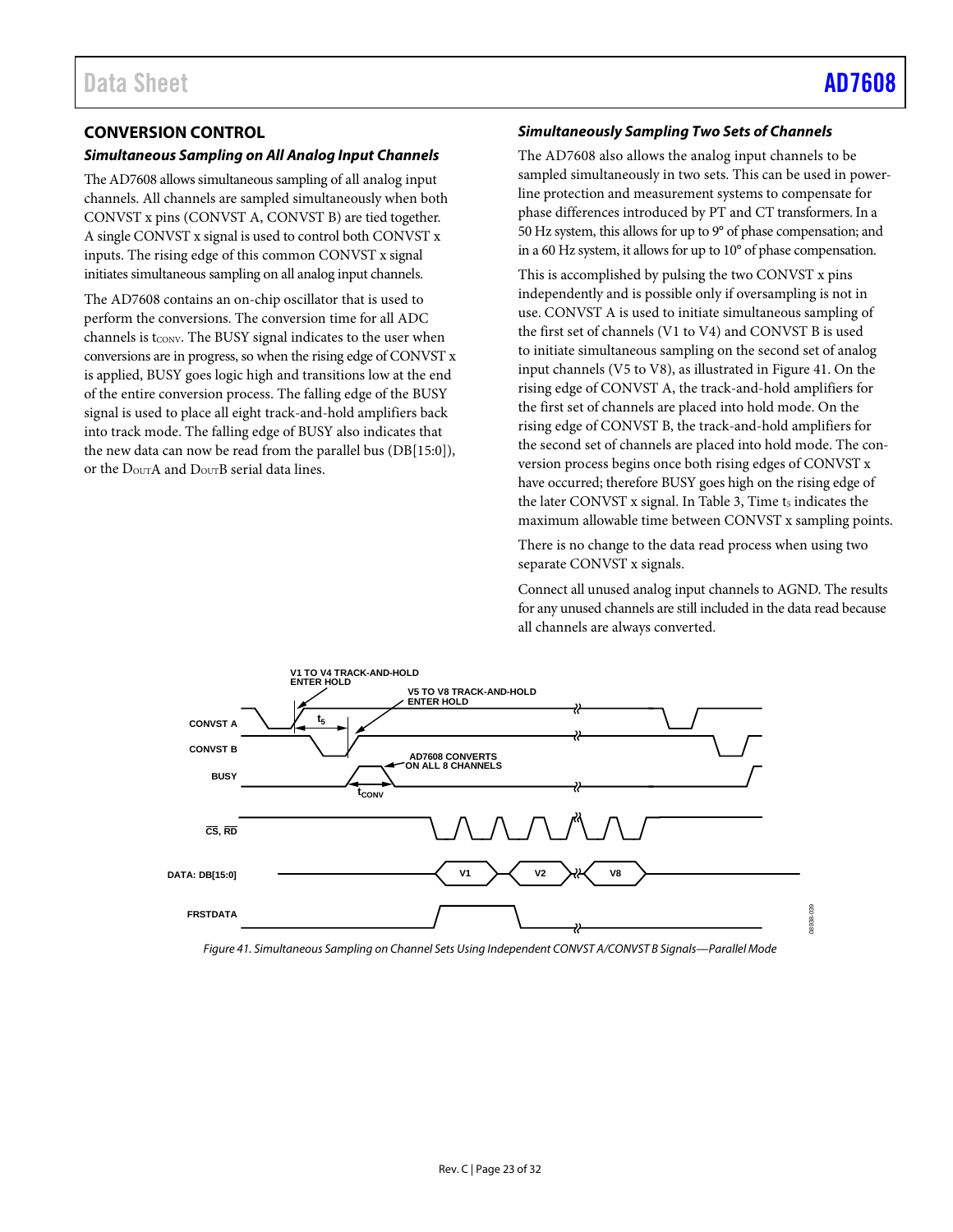## <span id="page-23-0"></span>DIGITAL INTERFACE

The AD7608 provides two interface options: a parallel interface and high speed serial interface. The required interface mode is selected via the PAR/SER SEL pin.

The operation of the interface modes is discussed in the following sections.

## <span id="page-23-1"></span>**PARALLEL INTERFACE (PAR/SER SEL = 0)**

Data can be read from the AD7608 via the parallel data bus with standard  $\overline{\text{CS}}$  and  $\overline{\text{RD}}$  signals. To read the data over the parallel bus, the PAR/SER SEL pin should be tied low. The CS and RD input signals are internally gated to enable the conversion result onto the data bus. The data lines, DB15 to DB0, leave their high impedance state when both  $\overline{CS}$  and  $\overline{RD}$  are logic low.



*Figure 42. AD7608 interface diagram—One AD7608 Using the Parallel Bus; CS and RD Shorted Together*

The rising edge of the  $\overline{CS}$  input signal three-states the bus and the falling edge of the  $\overline{\text{CS}}$  input signal takes the bus out of the high impedance state.  $\overline{CS}$  is the control signal that enables the data lines, it is the function that allows multiple AD7608 devices to share the same parallel data bus.

The  $\overline{\text{CS}}$  signal can be permanently tied low, and the  $\overline{\text{RD}}$ signal can be used to access the conversion results as shown in [Figure](#page-7-1) 4. A read operation of new data can take place after the BUSY signal goes low [\(Figure 2\)](#page-7-2), or alternatively a read operation of data from the previous conversion process can take place while BUSY is high [\(Figure 3\)](#page-7-3).

The  $\overline{\text{RD}}$  pin is used to read data from the output conversion results register. Two RD pulses are required to read the full 18-bit conversion result from each channel. Applying a sequence of 16  $\overline{RD}$  pulses to the AD7608  $\overline{RD}$  pin clocks the conversion results out from each channel onto the 16-bit parallel output bus in ascending order. The first  $\overline{\text{RD}}$  falling edge after BUSY goes low clocks out DB[17:2] of the V1 result, the next RD falling edge updates the bus with DB[1:0] of V1 result. It takes 16 RD pulses to read the eight 18-bit conversion results from the AD7608. On the AD7608, the  $16<sup>th</sup>$  falling edge of  $\overline{\text{RD}}$  clocks out the DB[1:0] conversion result for Channel V8. When the RD signal is logic low, it enables the data conversion result from each channel to be transferred to the digital host (DSP, FPGA).

When there is only one AD7608 in a system/board and it does not share the parallel bus, data can be read using just one control signal from the digital host. The  $\overline{CS}$  and  $\overline{RD}$  signals can be tied together as shown i[n Figure 5.](#page-8-0) In this case, the data bus comes out of three-state on the falling edge of  $\overline{\text{CS}/\text{RD}}$ . The combined CS and RD signal allows the data to be clocked out of the AD7608 and to be read by the digital host. In this case,  $\overline{\text{CS}}$  is used to frame the data transfer of each data channel. In this case,  $16 \overline{\text{CS}}$ pulses are required to read the eight channels of data.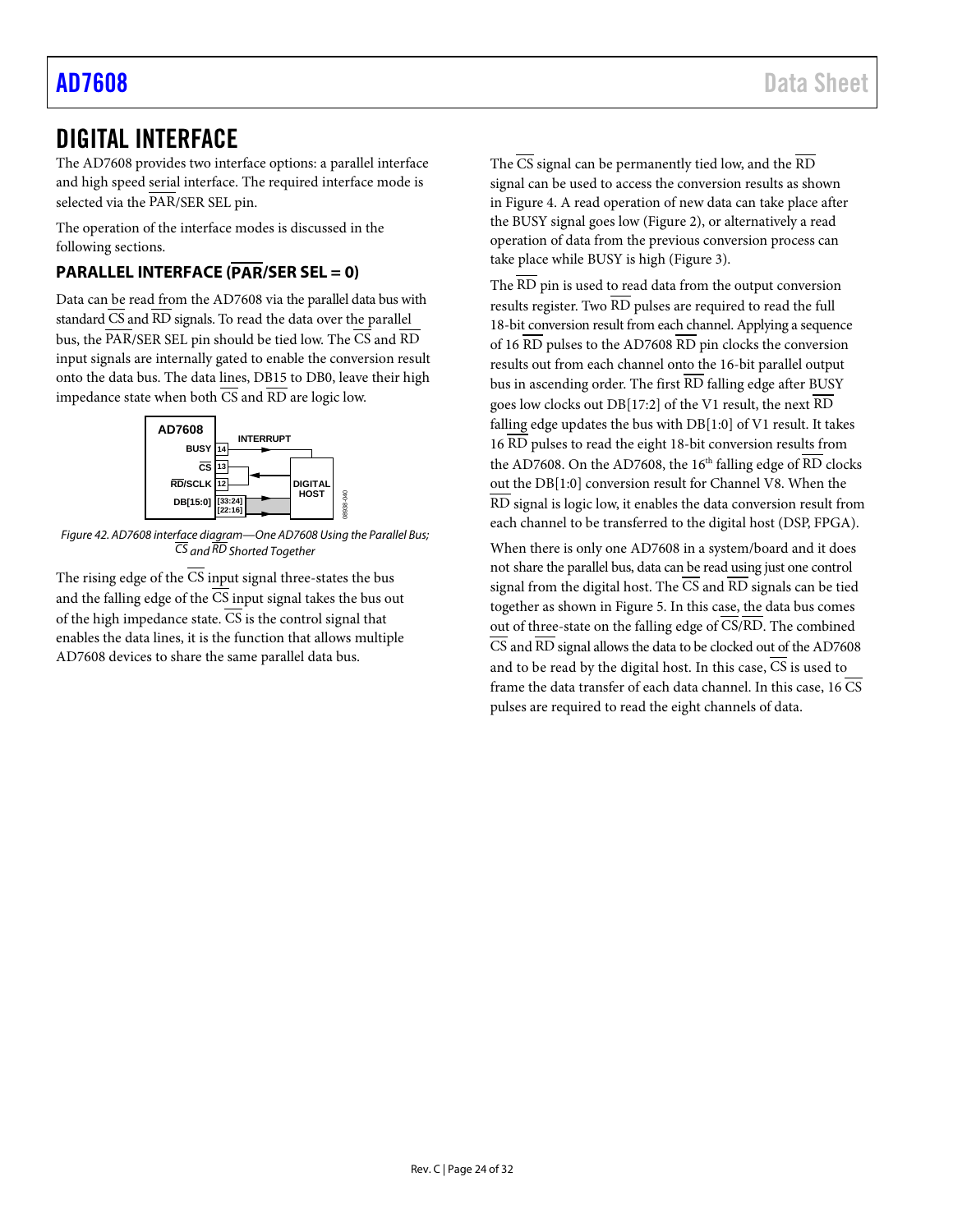## <span id="page-24-0"></span>**SERIAL INTERFACE (PAR/SER SEL = 1)**

To read data back from the AD7608 over the serial interface, the  $\overline{\text{PAR}}/\text{SER}$  SEL pin should be tied high. The  $\overline{\text{CS}}$  and SCLK signals are used to transfer data from the AD7608. The AD7608 has two serial data output pins,  $D_{\text{OUT}}A$ , and  $D_{\text{OUT}}B$ . Data can be read back from the AD7608 using one or both of these  $D<sub>OUT</sub>$ lines. For the AD7608, conversion results from Channel V1 to Channel V4 first appear on DOUTA while conversion results from Channel V5 to Channel V8 first appear on DourB.

The CS falling edge takes the data output lines  $(D_{\text{OUT}}A)$ and  $D_{\text{OUT}}B$ ) out of three-state and clocks out the MSB of the conversion result. The rising edge of SCLK clocks all subsequent data bits onto the serial data outputs,  $D_{\text{OUT}}A$ and  $D_{\text{OUT}}B$ . The  $\overline{CS}$  input can be held low for the entire serial read, or it can be pulsed to frame each channel read of 18 SCLK cycles.

[Figure 43](#page-24-2) shows a read of eight simultaneous conversion results using two  $D_{\text{OUT}}$  lines on the AD7608. In this case, a 72 SCLK transfer is used to access data from the AD7608 and CS is held low to frame the entire 72 SCLK cycles. Data can also be clocked out using just one DOUT line, in which case DOUTA is recommended to access all conversion data as the channel data is output in ascending order. For the AD7608 to access all eight conversion results on one  $D_{\text{OUT}}$  line, a total of 144 SCLK cycles are required. These 144 SCLK cycles can be framed by one CS signal or each group of 18 SCLK cycles can be individually framed by the CS signal. The disadvantage of using just one  $D_{\text{OUT}}$  line is that the throughput rate is reduced if reading after conversion. The unused DOUT line should be left unconnected in serial mode. For the AD7608, if DOUTB is used as a single DOUT line, the channel results will output in the following order: V5, V6, V7, V8, V1, V2, V3, V4; however, the FRSTDATA indicator returns low once  $V5$  is read on  $D_{\text{OUT}}B$ .

<span id="page-24-2"></span>[Figure 6](#page-8-1) shows the timing diagram for reading one channel of data, framed by the CS signal, from the AD7608 in serial mode.

The SCLK input signal provides the clock source for the serial read operation. CS goes low to access the data from the AD7608. The falling edge of  $\overline{CS}$  takes the bus out of three-state and clocks out the MSB of the 18-bit conversion result. This MSB is valid on the first falling edge of the SCLK after the CS falling edge. The subsequent 17 data bits are clocked out of the AD7608 on the SCLK rising edge. Data is valid on the SCLK falling edge. Eighteen clock cycles must be provided to the AD7608 to access each conversion result.

The FRSTDATA output signal indicates when the first channel, V1, is being read back. When the CS input is high, the FRSTDATA output pin is in three-state. In serial mode, the falling edge of CS takes FRSTDATA out of three-state and sets the FRSTDATA pin high indicating that the result from V1 is available on the DOUTA output data line. The FRSTDATA output returns to a logic low following the 18<sup>th</sup> SCLK falling edge. If all channels are read on  $D_{\text{OUT}}B$ , the FRSTDATA output does not go high when V1 is output on the serial data output pin. It only goes high when V1 is available on  $D_{\text{OUT}}A$  (and this is when V5 is available on  $D_{\text{OUT}}B$ ).

#### <span id="page-24-1"></span>**READING DURING CONVERSION**

Data can be read from the AD7608 while BUSY is high and conversions are in progress. This has little effect on the performance of the converter and allows a faster throughput rate to be achieved. A parallel or serial read may be performed during conversions and when oversampling may or may not be in use. [Figure 3](#page-7-3) shows the timing diagram for reading while BUSY is high in parallel or serial mode. Reading during conversions allows the full throughput rate to be achieved when using the serial interface with a  $V_{DRIVE}$  of 3.3 V to 5.25 V.

Data can be read from the AD7608 at any time other than on the falling edge of BUSY because this is when the output data registers get updated with the new conversion data. Time  $t_6$ , as outlined in [Table 3,](#page-5-2) should be observed in this condition.



*Figure 43. AD7608 Serial Interface with two DOUT Lines*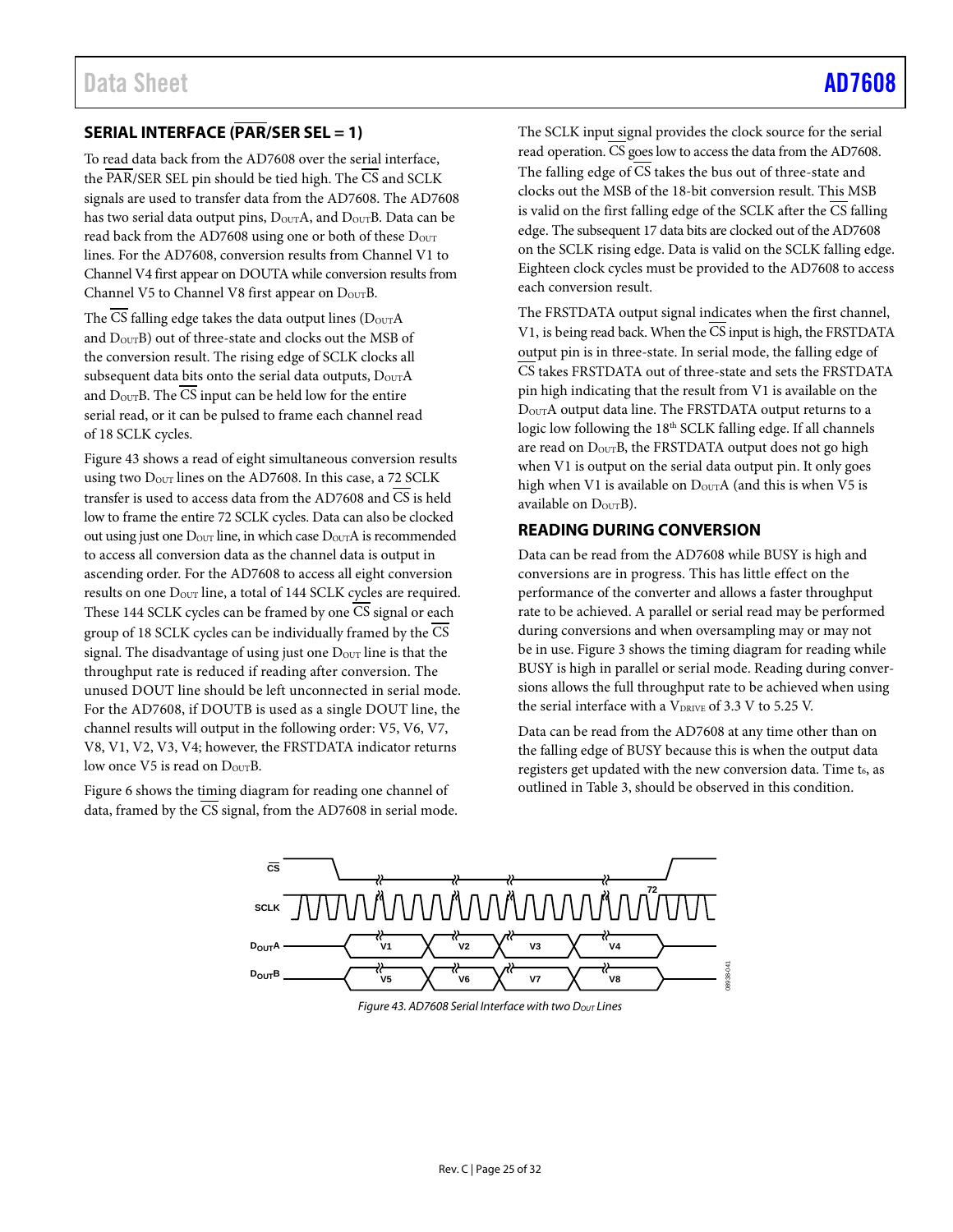## <span id="page-25-1"></span>[AD7608](https://www.analog.com/AD7608?doc=AD7608.pdf) Data Sheet

## <span id="page-25-0"></span>**DIGITAL FILTER**

The AD7608 contains an optional digital first-order sinc filter that should be used in applications where slower throughput rates are used or where higher signal-to-noise ratio or dynamic range is desirable. The oversampling ratio of the digital filter is controlled using the oversampling pins, OS [2:0] (see [Table](#page-25-2) 8). OS 2 is the MSB control bit, and OS 0 is the LSB control bit. [Table](#page-25-2) 8 provides the oversampling bit decoding to select the different oversample rates. The OS pins are latched on the falling edge of BUSY. This sets the oversampling rate for the next conversion (see [Figure 45\)](#page-25-3). In addition to the oversampling function, the output result is decimated to 18-bit resolution.

If the OS pins are set to select an OS ratio of 8, the next CONVST x rising edge takes the first sample for each channel, and the remaining seven samples for all channels are taken with an internally generated sampling signal. These samples are then averaged to yield an improvement in SNR performance[. Table](#page-25-2) 8 shows typical SNR performance for both the ±10 V and the ±5 V range. A[s Table](#page-25-2) 8 indicates, there is an improvement in SNR as the OS ratio increases. As the OS ratio increases, the 3 dB frequency is reduced, and the allowed sampling frequency is also reduced. In an application where the required sampling frequency is 10 kSPS, an OS ratio of up to 16 can be used. In this case, the application sees an improvement in SNR, but the input 3 dB bandwidth is limited to ~6 kHz.

The CONVST A and CONVST B pins must be tied/driven together when oversampling is turned on. When the oversampling function is turned on, the BUSY high time for the conversion process extends. The actual BUSY high time depends on the oversampling rate selected: the higher the oversampling rate, the longer the BUSY high, or total conversion time (se[e Table 3](#page-5-2)**)**.

[Figure 44](#page-25-4) shows that the conversion time extends as the oversampling rate is increased, and the BUSY signal lengthens for the different oversampling rates. For example, a sampling frequency of 10 kSPS yields a cycle time of 100 µs. [Figure 44](#page-25-4) shows OS × 2 and  $OS \times 4$ ; for a 10 kSPS example, there is adequate cycle time to further increase the oversampling rate and yield greater improvements in SNR performance. In an application where the initial sampling or throughput rate is at 200 kSPS, for example, and oversampling is turned on, the throughput rate must be reduced to accommodate the longer conversion time and to allow for the read. To achieve the fastest throughput rate possible when oversampling is turned on, the read can be performed during the BUSY high time. The falling edge of BUSY is used to update the output data registers with the new conversion data; therefore, the reading of conversion data should not occur on this edge.



<span id="page-25-4"></span>*Figure 44. No Oversampling, Oversampling × 2, and Oversampling × 4 While Using Read After Conversion*

08938-042





#### <span id="page-25-3"></span><span id="page-25-2"></span>**Table 8. Oversample Bit Decoding**

| OS [2:0] | <b>OS Ratio</b> | $\cdot$<br>$SNR \pm 5V$<br>Range $(dB)^1$ | $SNR \pm 10V$<br>Range $(dB)^1$ | 3 dB BW $\pm$ 5 V<br>Range (kHz) | 3 dB BW ±10 V<br>Range (kHz) | <b>Maximum Throughput</b><br><b>CONVST x Frequency (kHz)</b> |
|----------|-----------------|-------------------------------------------|---------------------------------|----------------------------------|------------------------------|--------------------------------------------------------------|
| 000      | No OS           | 90.5                                      | 91.2                            | 15                               | 22                           | 200                                                          |
| 001      | 2               | 92.5                                      | 93.4                            | 15                               | 22                           | 100                                                          |
| 010      | 4               | 94.45                                     | 95.7                            | 13.7                             | 18.5                         | 50                                                           |
| 011      | 8               | 96.5                                      | 98                              | 10.3                             | 11.9                         | 25                                                           |
| 100      | 16              | 99.1                                      | 100.4                           | 6                                | 6                            | 12.5                                                         |
| 101      | 32              | 101.7                                     | 102.8                           | 3                                | 3                            | 6.25                                                         |
| 110      | 64              | 103                                       | 103.5                           | 1.5                              | 1.5                          | 3.125                                                        |
| 111      | Invalid         |                                           |                                 |                                  |                              |                                                              |

<sup>1</sup> SNR values taken with a full scale 100 Hz input signal.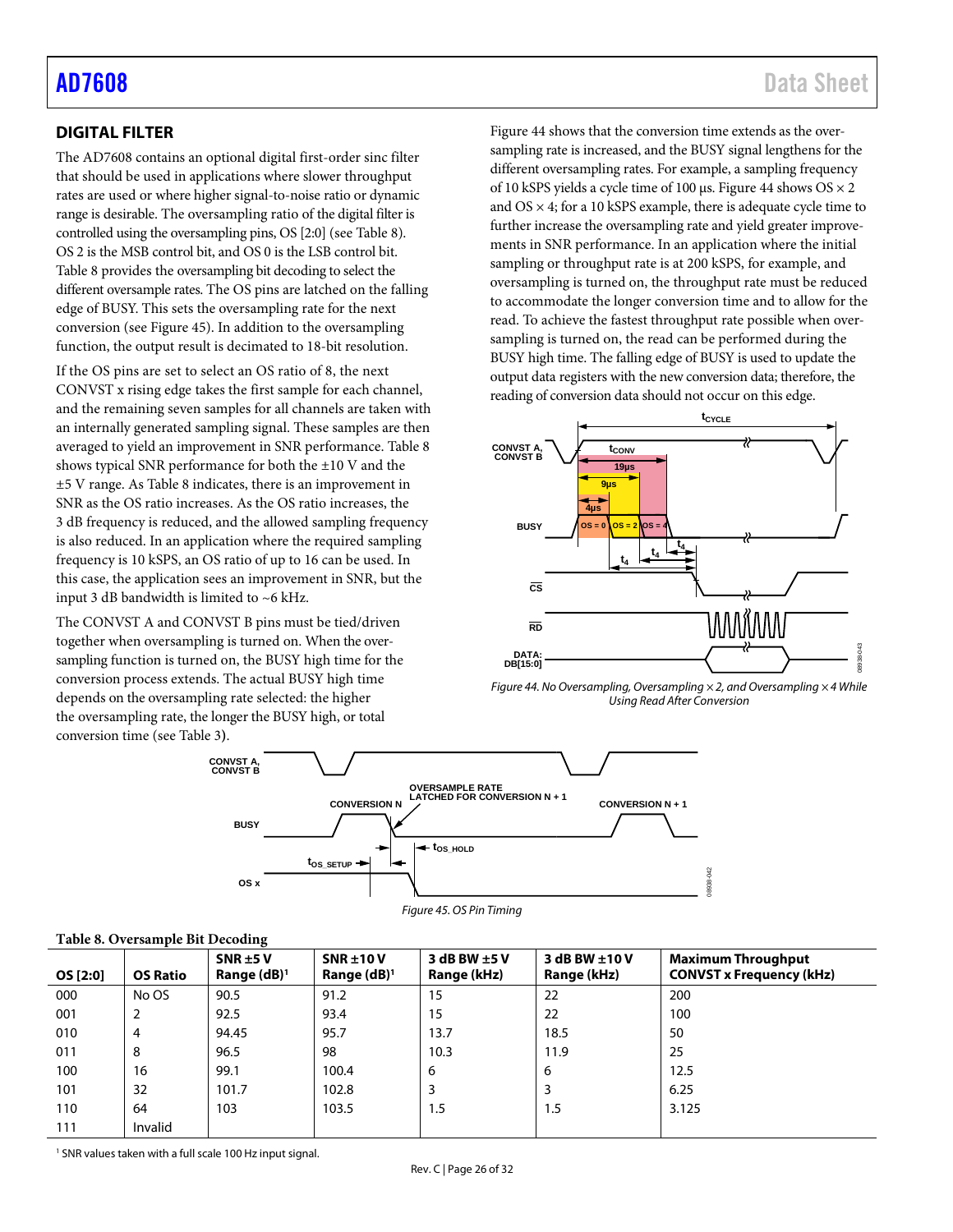[Figure 46](#page-26-0) t[o Figure 52](#page-27-0) illustrates the effect of oversampling on the code spread in a dc histogram plot. As the oversample rate is increased, the spread of codes is reduced. (In [Figure 46](#page-26-0) to [Figure 52,](#page-27-0)  $AV_{CC} = V_{DRIVE} = 5 V$  and the sampling rate was scaled with OS ratio.)

<span id="page-26-0"></span>

*Figure 48. Histogram of Codes—OS × 4 (11 Codes)*



*Figure 49. Histogram of Codes—OS × 8 (9 Codes)*







*Figure 51. Histogram of Codes—OS × 32 (5 Codes)*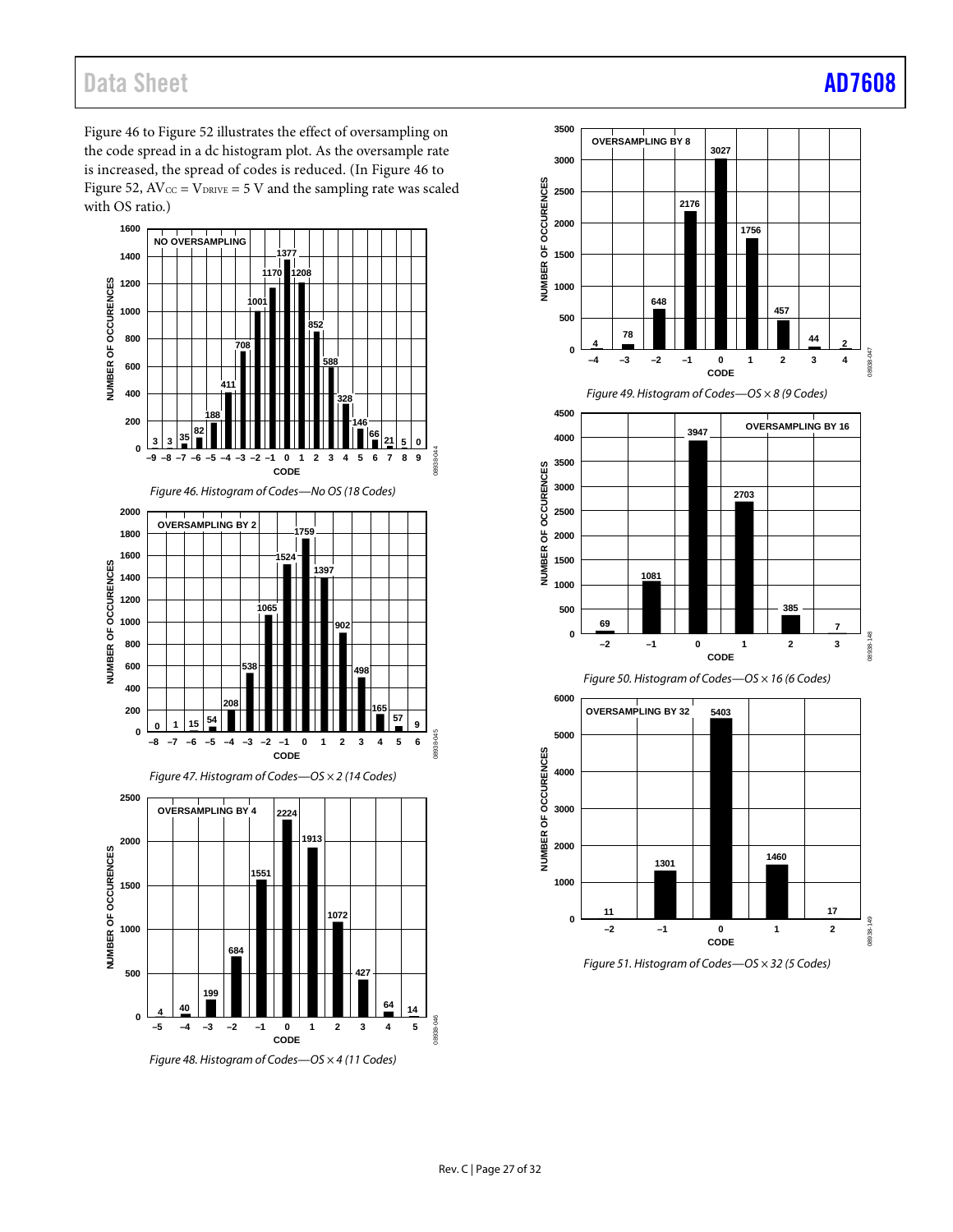<span id="page-27-0"></span>



When the oversampling mode is selected, this has the effect of adding a digital filter function after the ADC. The different oversampling rates and the CONVST x sampling frequency produces different digital filter frequency profiles.

[Figure 53](#page-27-1) to [Figure 58](#page-28-0) show the digital filter frequency profiles for oversampling by 2 to oversampling by 64. The combination of the analog antialiasing filter and the oversampling digital filter can be used to eliminate or reduce the complexity of the design of the filter before the AD7608. The digital filtering combines steep roll-off and linear phase response.

<span id="page-27-1"></span>





**100 1k 10k 100k 1M 10M**

08938-154

**FREQUENCY (Hz)**

*Figure 56. Digital Filter Response for OS × 16*

**–80**

**–100 –90**

Rev. C | Page 28 of 32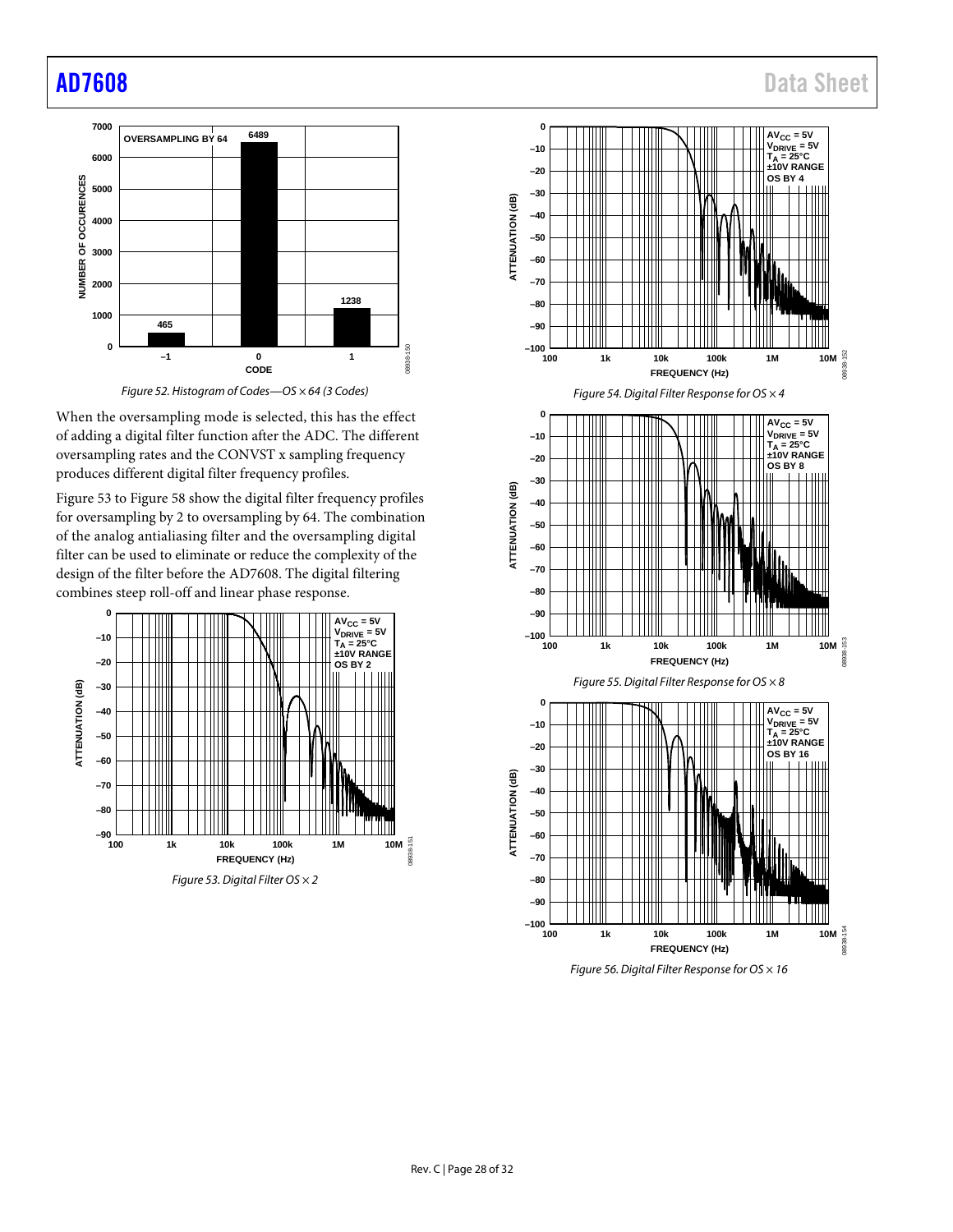

*Figure 57. Digital Filter Response for OS × 32*



<span id="page-28-0"></span>*Figure 58. Digital Filter Response for OS × 64*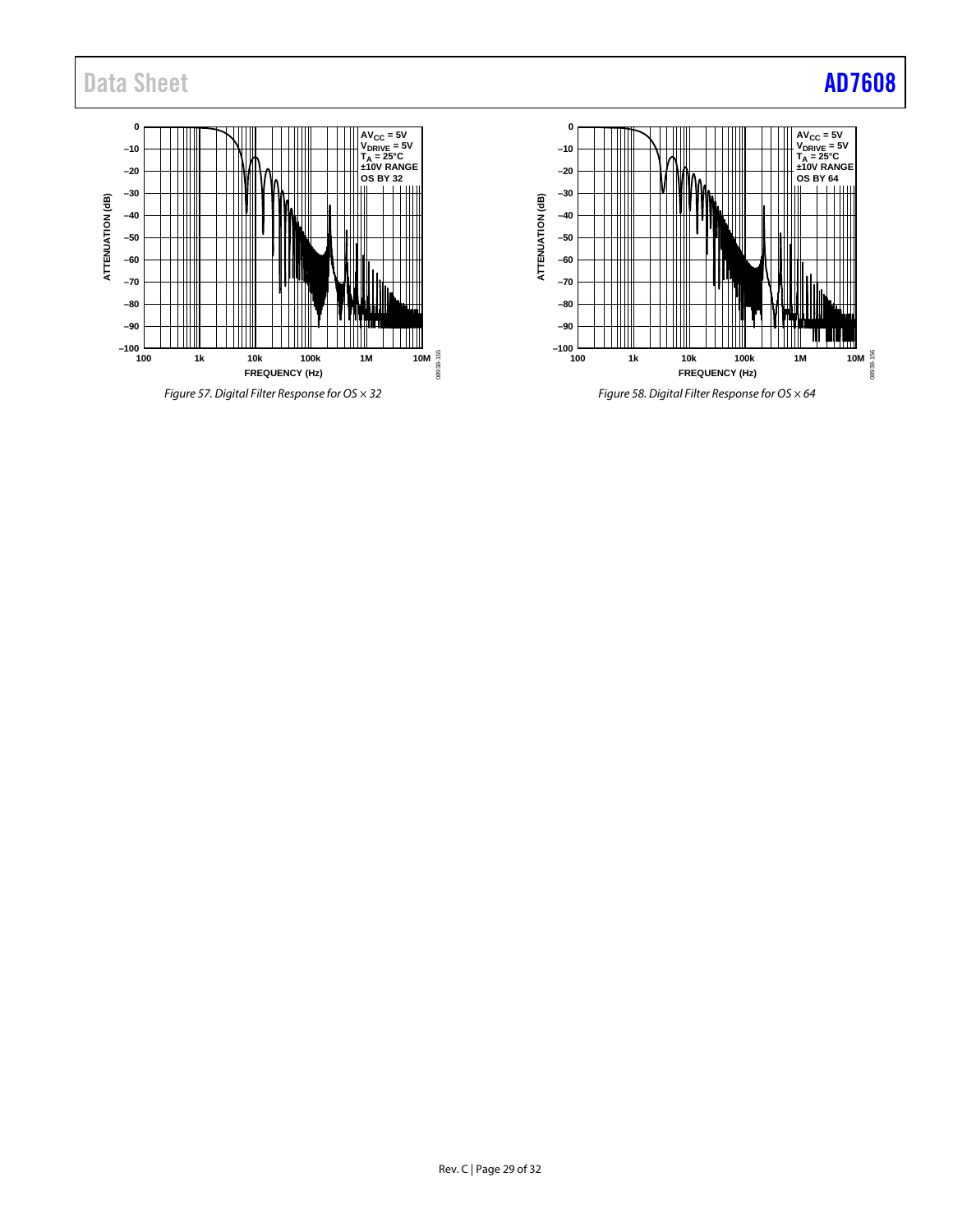## [AD7608](https://www.analog.com/AD7608?doc=AD7608.pdf) Data Sheet

## <span id="page-29-0"></span>**LAYOUT GUIDELINES**

The printed circuit board that houses the AD7608 should be designed so that the analog and digital sections are separated and confined to different areas of the board.

Use at least one ground plane. It can be common or split between the digital and analog sections. In the case of the split plane, the digital and analog ground planes should be joined in only one place, preferably as close as possible to the AD7608.

If the AD7608 is in a system where multiple devices require analog-to-digital ground connections, the connection should still be made at only one point: a star ground point should be established as close as possible to the AD7608. Good connections should be made to the ground plane. Avoid sharing one connection for multiple ground pins. Individual vias or multiple vias to the ground plane should be used for each ground pin.

Avoid running digital lines under the devices because doing so couples noise onto the die. Allow the analog ground plane to run under the AD7608 to avoid noise coupling. Fast switching signals like CONVST A, CONVST B, or clocks should be shielded with digital ground to avoid radiating noise to other sections of the board, and they should never run near analog signal paths. Avoid crossover of digital and analog signals. Run traces on layers in close proximity on the board at right angles to each other to reduce the effect of feedthrough through the board.

The power supply lines to the  $AV_{CC}$  and  $V_{DRIVE}$  pins on the AD7608 should use as large a trace as possible to provide low impedance paths and reduce the effect of glitches on the power supply lines. Where possible, use supply planes. Good connections should be made between the AD7608 supply pins and the power tracks on the board. Use a single via or multiple vias for each supply pin.

Good decoupling is also important to lower the supply impedance presented to the AD7608 and to reduce the magnitude of the supply spikes. The decoupling capacitors should be placed close to (ideally right up against) these pins and their corresponding ground pins. Place the decoupling capacitors for the REFIN/ REFOUT pin and the REFCAPA and REFCAPB pins as close as possible to their respective AD7608 pins and where possible they should be placed on the same side of the board as the AD7608 device[. Figure 59](#page-29-1) shows the recommended decoupling on the top layer of the AD7608 board. [Figure 60](#page-29-2) shows bottom layer decoupling. Bottom layer decoupling is for the four  $AV_{CC}$  pins and the V<sub>DRIVE</sub> pin.



*Figure 59. Top Layer Decoupling REFIN/REFOUT, REFCAPA, REFCAPB, and REGCAP Pins*

<span id="page-29-2"></span><span id="page-29-1"></span>

*Figure 60. Bottom Layer Decoupling*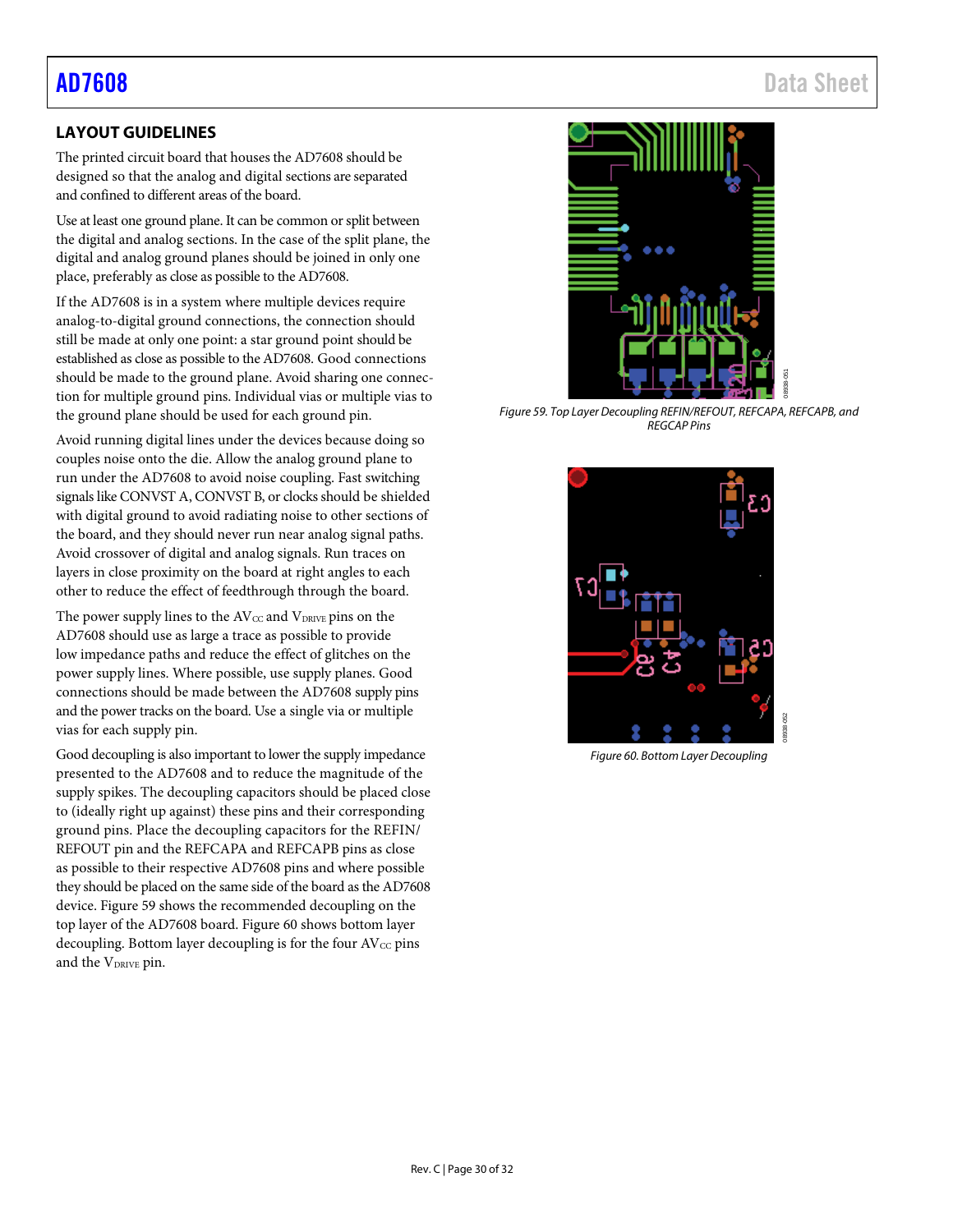To ensure good device-to-device performance matching, in a system that contains multiple AD7608 devices, a symmetrical layout between the AD7608 devices is important.

[Figure 61](#page-30-0) shows a layout with two devices. The AV $\mathrm{cc}$  supply plane runs to the right of both devices. The VDRIVE supply track runs to the left of the two devices. The reference chip is positioned between both the two devices and the reference voltage track runs north to Pin 42 of U1 and south to Pin 42 to U2. A solid ground plane is used.

These symmetrical layout principles can be applied to a system that contains more than two AD7608 devices. The AD7608 devices can be placed in a north-south direction with the reference voltage located midway between the AD7608 devices with the reference track running in the north-south direction similar to [Figure 61.](#page-30-0) 

# **U2 U1**

<span id="page-30-0"></span>*Figure 61. Layout for Multiple AD7608 Devices—Top Layer and Supply Plane Layer*

08938-053